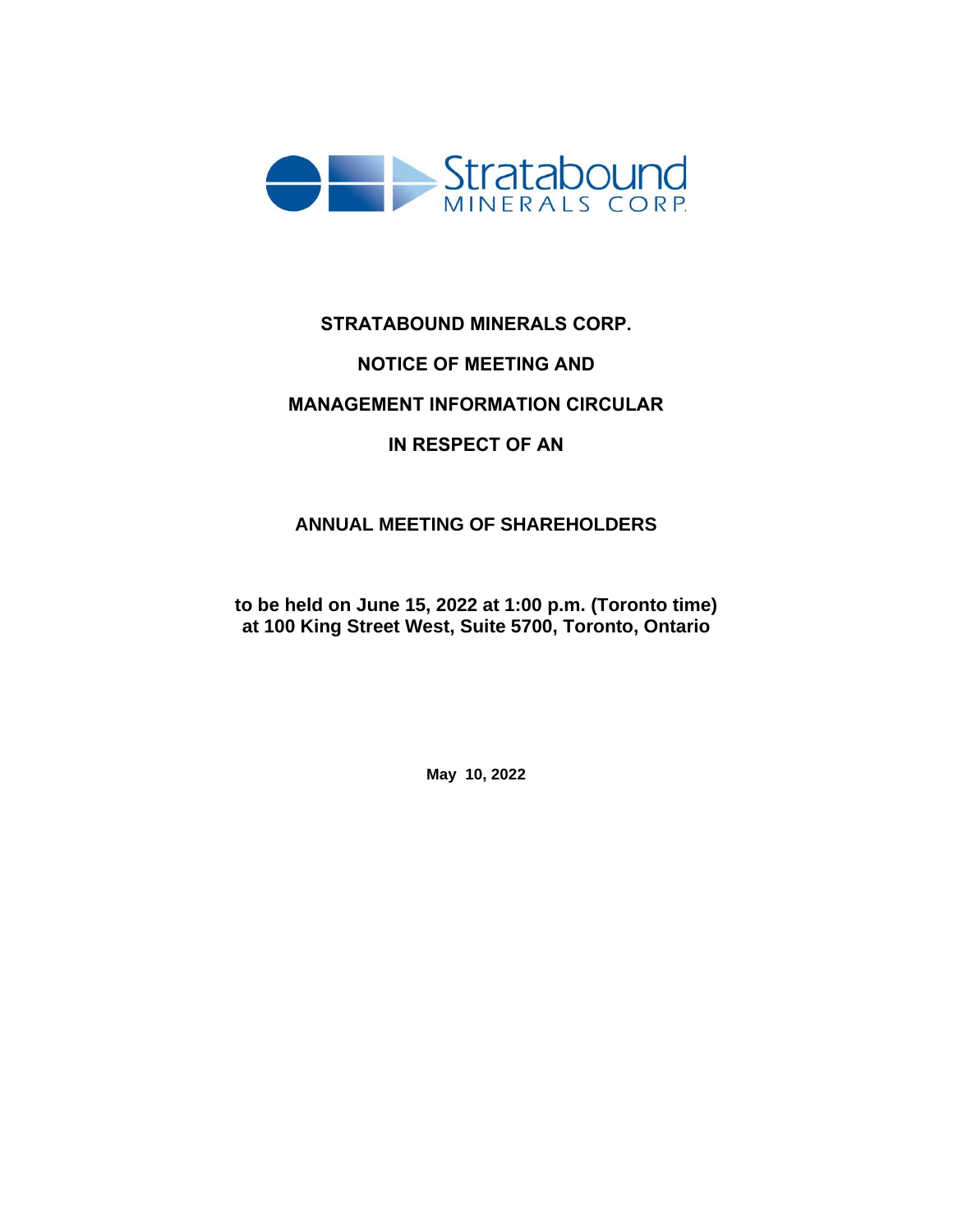

# **NOTICE OF ANNUAL MEETING OF SHAREHOLDERS**

**NOTICE IS HEREBY GIVEN** that the Annual Meeting of the shareholders (the "**Meeting**") of Stratabound Minerals Corp. (the "**Corporation**") will be held at 100 King Street West, Suite 5700, Toronto, Ontario on Wednesday, the 15th day of June, 2022 at 1:00 p.m. (EDT) for the following purposes:

- 1 To receive the Financial Statements of the Corporation for the year ended December 31, 2021 together with the report of the auditors thereon.
- 2 To fix the number of directors and elect directors of the Corporation for the ensuing year, as described in the Information Circular accompanying this Notice.
- 3 To appoint auditors of the Corporation for the ensuing year and to authorize the Board of Directors to fix the auditors' remuneration, as described in the Information Circular accompanying this Notice.
- 4 To consider and, if thought fit, to pass an ordinary resolution approving the Corporation's existing stock option plan, as described in the Information Circular accompanying this Notice.
- 5 To transact such other business as may properly come before the Meeting or any adjournment or adjournments thereof.

The specific details of the matters proposed to be put before the Meeting are set forth in the Information Circular which accompanies and forms part of this Notice.

**Shareholders who are unable to attend the Meeting are requested to complete, sign, date and return the enclosed proxy. A proxy will not be valid unless it is deposited by mail or by fax at the office of Odyssey Trust Company, 1230, 300 5th Avenue SW, Calgary, Alberta T2P 3C4, 1-800-517-4553 not less than 48 hours (excluding Saturdays and holidays) before the time fixed for the Meeting or an adjournment thereof. Only Shareholders of record on May 9, 2022 are entitled to receive notice of and vote at the Meeting.**

DATED at Toronto, Ontario this 10th day of May, 2022.

By Order of the Board of Directors

(signed) "*R. Kim Tyler*" President and Chief Executive Officer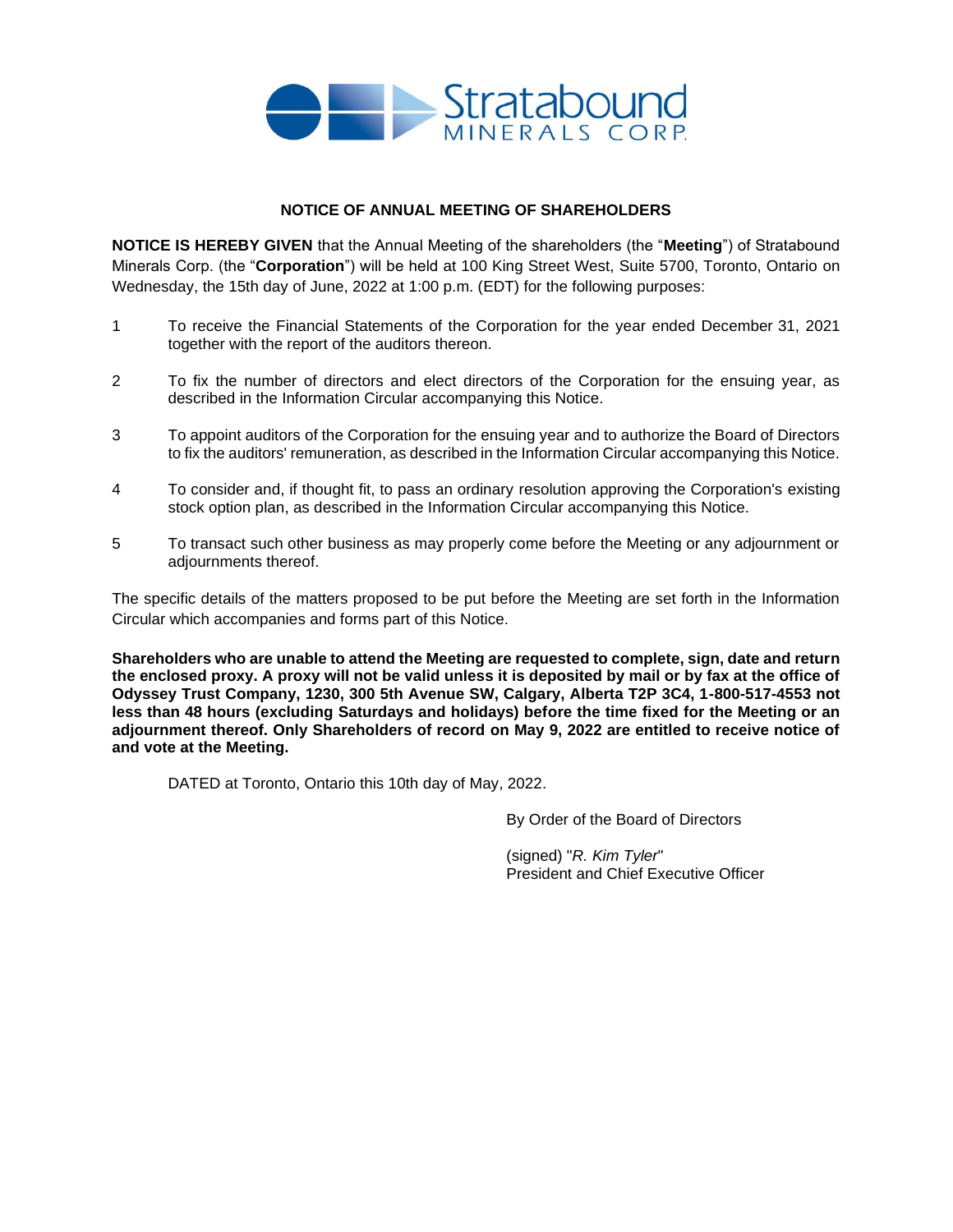

# **STRATABOUND MINERALS CORP.**

# **INFORMATION CIRCULAR**

**THIS INFORMATION CIRCULAR (THE "CIRCULAR") IS PROVIDED IN CONNECTION WITH THE SOLICITATION OF PROXIES BY THE MANAGEMENT OF STRATABOUND MINERALS CORP**. (the "Corporation") for use at the Annual Meeting of the shareholders of the Corporation (the "Meeting") to be held on Wednesday, June 15, 2022 at 1:00 p.m. (Eastern Daylight time) at the place and for the purposes set out in the accompanying Notice of Meeting.

As a registered shareholder you are requested to date, complete and sign the accompanying instrument of proxy enclosed herewith and return the same Odyssey Trust Company, 1230, 300 5th Avenue SW, Calgary, Alberta T2P 3C4, 1-800-517-4553. If you are an unregistered shareholder and receive these materials through your broker or through another intermediary, please complete and return the instrument of proxy or voting instruction form in accordance with the instructions provided therein.

The solicitation of proxies is intended to be primarily by mail but may also be made by telephone, facsimile transmission or other electronic means of communication or in person by the directors and officers of the Corporation. The cost of such solicitation will be borne by the Corporation. Except where otherwise stated, the information contained herein is given as of the 9th day of May 2022.

# **GENERAL**

# **Appointment and Revocation of Proxies**

The individuals named in the accompanying form of proxy are officers and directors of the Corporation. **A SHAREHOLDER WISHING TO APPOINT SOME OTHER PERSON (WHO NEED NOT BE A SHAREHOLDER) TO REPRESENT SUCH SHAREHOLDER AT THE MEETING HAS THE RIGHT TO DO SO, EITHER BY INSERTING SUCH PERSON'S NAME IN THE BLANK SPACE PROVIDED IN THE FORM OF PROXY OR BY COMPLETING ANOTHER FORM OF PROXY.** Such a shareholder should notify the nominee of the appointment, obtain the nominee's consent to act as proxy and instruct the nominee on how the shareholder's shares are to be voted. In any case, the form of proxy should be dated and executed by the shareholder or the shareholder's attorney authorized in writing, or if the shareholder is a corporation, under its corporate seal, or by an officer or attorney thereof duly authorized.

A proxy will not be valid for the Meeting or any adjournment thereof unless the completed form of proxy is delivered to Odyssey Trust Company, 1230, 300 5th Avenue SW, Calgary, Alberta T2P 3C4, 1- 800-517-4553 not later than forty-eight (48) hours (excluding Saturdays, Sundays and statutory holidays) prior to the commencement of the Meeting or any adjournment thereof. The Chairman of the Meeting has the authority to accept late or incomplete proxies in his sole and unfettered discretion.

In addition to revocation in any other manner permitted by law, a shareholder who has given a proxy may revoke it at any time before it is exercised, by instrument in writing executed by the shareholder or by the shareholder's attorney authorized in writing and deposited either at the registered office of the Corporation at any time up to and including the last business day preceding the day of the Meeting, or any adjournment thereof, at which the proxy is to be used, or with the Chairman of the Meeting on the day of the Meeting or any adjournment thereof.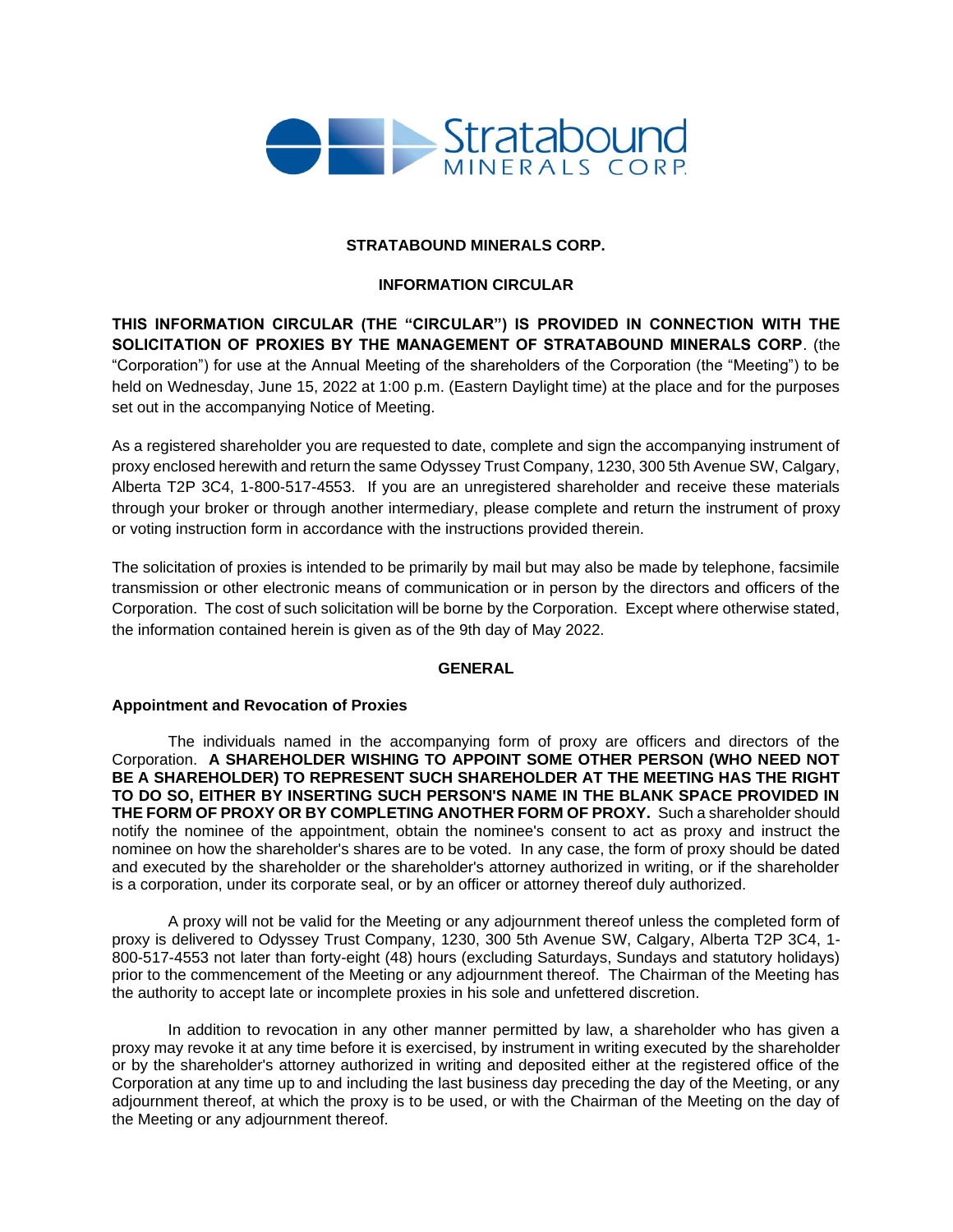### **Voting of Proxies**

The persons named in the enclosed form of proxy have indicated their willingness to represent, as proxyholders, the shareholders who appoint them. Each shareholder may instruct its proxyholder how to vote the shareholder's shares by completing the form of proxy.

Shares represented by properly executed proxy forms in favour of the persons designated in the enclosed proxy form will be voted or withheld from voting on any poll in accordance with instructions made on the proxy forms and, if a shareholder specifies a choice as to any matters to be acted on, such shareholder's shares shall be voted accordingly. In the absence of such instructions, such shares **WILL BE VOTED IN FAVOUR OF ALL MATTERS IDENTIFIED IN THE NOTICE OF MEETING ACCOMPANYING THIS INFORMATION CIRCULAR.**

The enclosed form of proxy confers discretionary authority upon the persons named therein with respect to amendments and variations to matters identified in the Notice of Meeting and with respect to any other matters which may properly come before the Meeting. At the time of printing this Information Circular, the management of the Corporation knows of no such amendments, variations or other matters to come before the Meeting.

# **Advice to Beneficial Shareholders**

**The information set forth in this section is of significant importance to many shareholders of the Corporation, as a substantial number of shareholders do not own shares in their own name.**  Shareholders who do not hold their shares in their own name (referred to in this Information Circular as "Beneficial Shareholders") should note that only proxies deposited by shareholders whose names appear on the records of the Corporation as the registered holders of common shares ("Common Shares") can be recognized and acted upon at the Meeting. If Common Shares are listed in an account statement provided to a shareholder by a broker, then in almost all cases those Common Shares will not be registered in the shareholder's name on the records of the Corporation. Such Common Shares will more likely be registered under the name of the shareholder's broker or an agent of that broker. In Canada, the vast majority of such shares are registered under the name of CDS & Co. (the registration name for CDS Clearing and Depository Services Inc., a wholly owned subsidiary of The Canadian Depositary for Securities Limited, which acts as nominee for many Canadian brokerage firms). Common Shares held by brokers or their agents or nominees can only be voted (for or against resolutions) upon the instructions of the Beneficial Shareholder. Without specific instructions, brokers and their agents and nominees are prohibited from voting shares for the broker's clients. **Therefore, Beneficial Shareholders should ensure that instructions respecting the voting of their Common Shares are communicated to the appropriate person.** 

Applicable regulatory policy requires intermediaries/brokers to seek voting instructions from Beneficial Shareholders in advance of shareholders' meetings. Every intermediary/broker has its own mailing procedures and provides its own return instructions to clients, which should be carefully followed by Beneficial Shareholders in order to ensure that their Common Shares are voted at the Meeting. The form of proxy supplied to a Beneficial Shareholder by its broker (or the agent of that broker) is similar to the form of proxy provided to registered shareholders by the Corporation. However, its purpose is limited to instructing the registered shareholder (the broker or agent of the broker) how to vote on behalf of the Beneficial Shareholder. The majority of brokers now delegate responsibility for obtaining instructions from clients to Broadridge Financial Solutions, Inc. ("BFSI"). BFSI typically asks Beneficial Shareholders to return proxy or voting instruction forms to BFSI. BFSI then tabulates the results of all instructions received and provides appropriate instructions respecting voting of shares to be represented at the Meeting. **A Beneficial Shareholder receiving a BFSI proxy or voting instruction form cannot use that proxy or voting instruction form to vote Common Shares directly at the Meeting - the BFSI proxy or voting instruction form must be returned to BFSI well in advance of the Meeting in order to have the Common Shares voted.**

Although a Beneficial Shareholder may not be recognized directly at the Meeting for the purposes of voting Common Shares registered in the name of a broker (or agent of the broker), a Beneficial Shareholder may attend at the Meeting as proxyholder for the registered shareholder and vote the Common Shares in that capacity. Beneficial Shareholders who wish to attend at the Meeting and indirectly vote their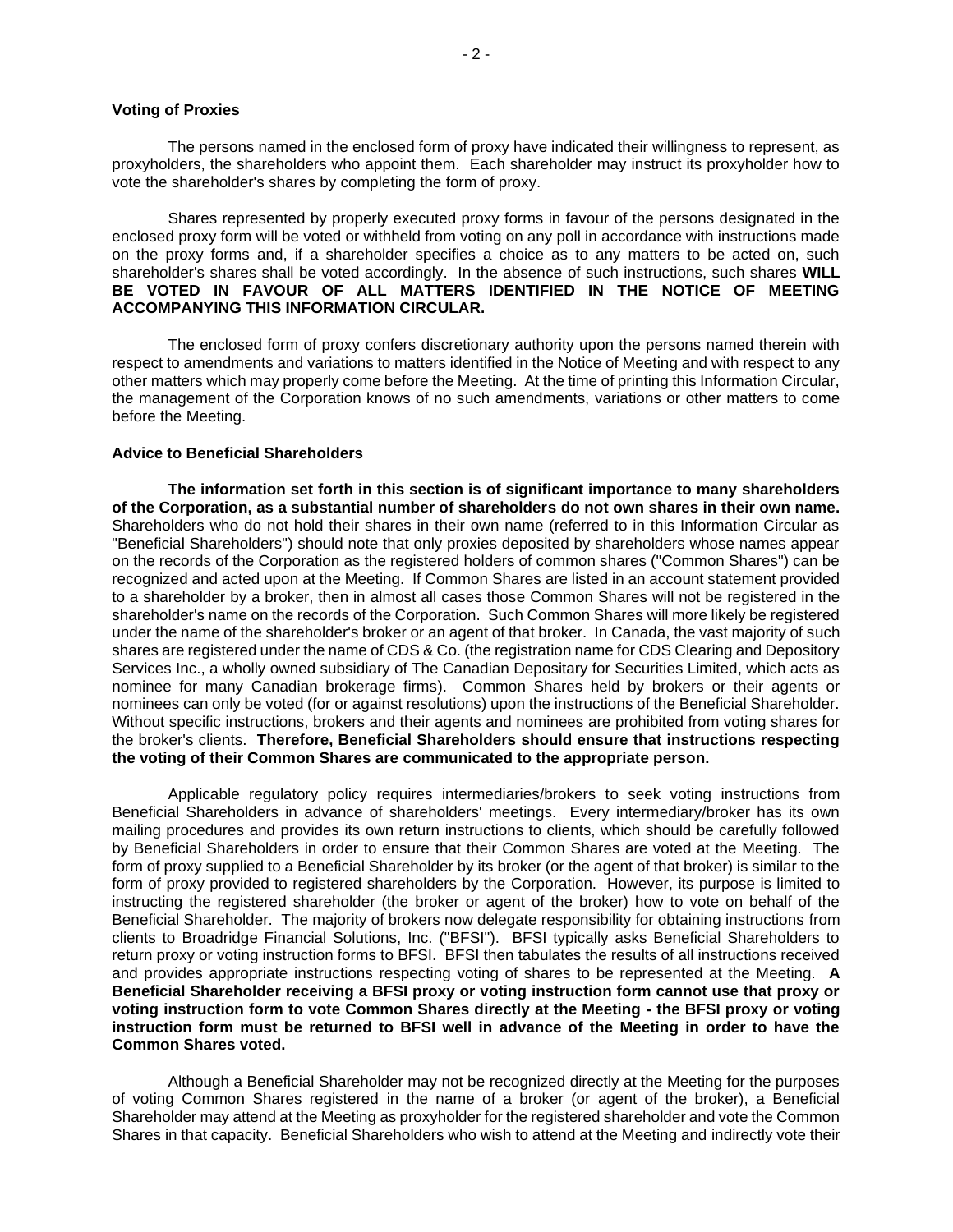Common Shares as proxyholder for the registered shareholder should enter their own name in the blank space on the instrument of proxy provided to them and return the same to their broker (or the broker's agent) in accordance with the instructions provided by such broker (or agent), well in advance of the Meeting.

# **Record Date, Voting Shares and Principal Holders Thereof**

The Corporation has set the close of business on May 9, 2022 as the record date for the Meeting. The Corporation will prepare a list of shareholders of record at such time. Holders of Common Shares of the Corporation named on that list will be entitled to vote the Common Shares then registered in their name at the Meeting.

As at May 9, 2022, the Corporation's issued and outstanding voting shares consisted of 177,340,741 Common Shares. Holders of Common Shares are entitled to one vote for each Common Share held on all matters to be considered and acted upon at the Meeting or any adjournment thereof.

Set out below are the names of all persons or companies who, to the knowledge of the Directors or executive officers of the Corporation, beneficially own, directly or indirectly, or exercise control or direction over, voting securities carrying more than 10% of the voting rights attached to all issued and outstanding securities of the Corporation:

| <b>Name</b>       | Number of Shares Beneficially<br>Owned Directly or Indirectly,<br>Controlled or Directed <sup>(1)</sup> | <b>Percentage Of</b><br><b>Outstanding Voting</b><br><b>Securities</b> |
|-------------------|---------------------------------------------------------------------------------------------------------|------------------------------------------------------------------------|
| Coast Capital LLC | 24,166,667                                                                                              | 13.6%                                                                  |

**Notes:**

(1) Coast Capital LLC has the right to acquire up to an additional 8,750,000 shares by virtue of holding 8,750,000 purchase warrants at an exercise price of \$0.30 per warrant expiring Sept. 23, 2022.

# **EXECUTIVE COMPENSATION AND REMUNERATION OF DIRECTORS**

# **Compensation Discussion and Analysis**

#### *Introduction*

The purpose of this Compensation Discussion and Analysis ("CD&A") is to provide information about the Corporation's philosophy, objectives and processes regarding compensation for the President and Chief Executive Officer ("CEO"), the Chief Financial Officer ("CFO") and the Executive Vice- President ("EVP") (each a "Named Executive Officer" or a "NEO" and collectively, the "Named Executive Officers" or "NEOs"). It explains how decisions regarding executive compensation are made and the reasoning behind these decisions and discusses the key elements of the Corporation's compensation program.

For the period ending December 31, 2021, the Corporation had the following Named Executive Officers:

- R. Kim Tyler President and CEO;
- Christina Wu CFO (retired January 17, 2022); and
- Terrence Byberg Executive Vice-President (retired January 17, 2022).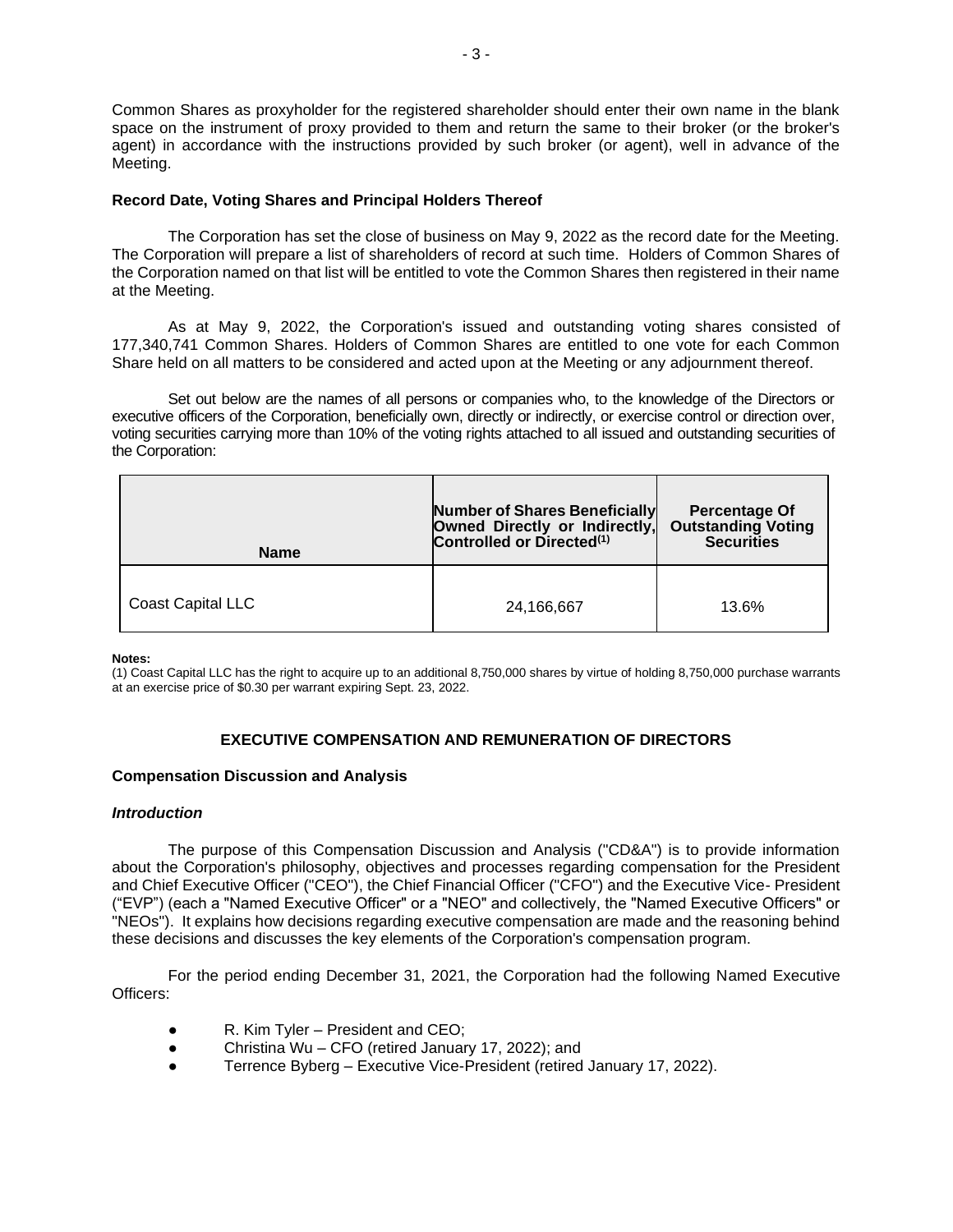#### *Compensation and Governance*

The Compensation and Governance Committee reviews compensation of peer groups and recommends the compensation to be paid or awarded to the Named Executive Officers of the Corporation to the Board. The Compensation and Governance Committee is composed of independent Directors nominated by the Board and reviewed annually. The 2021-2022 Compensation and Governance Committee consists of Gary Nassif (Chair), Chad Tappendorf and Ron Tomlinson.

# **Objectives of Any Compensation Program or Strategy**

*Compensation Philosophy and Objectives of Compensation Programs*

The Board determines the compensation to be paid or awarded to the Named Executive Officers of the Corporation upon the recommendations of the Compensation and Governance Committee. The Board seeks to encourage advancement of exploration projects and growth in reserves, in order to enhance shareholder value. To achieve these objectives, the Corporation believes it is critical to create and maintain compensation programs that attract and retain committed, highly qualified personnel by providing appropriate rewards and incentives and that align the interest of the officers of the Corporation with those of the shareholders to provide incentive to the officers to enhance shareholder value. However, as a junior exploration company the Corporation is constrained by the amount of capital it has available to it. This element was the primary focus of all compensation decisions in 2021.

In 2021, compensation for the Named Executive Officers consisted of the three elements: base salary, bonus, and long-term equity incentives. The following provides an overview of the elements of compensation.

| <b>Compensation</b> | Type of             | Name of Plan        | <b>Performance</b> | Form of        |
|---------------------|---------------------|---------------------|--------------------|----------------|
| <b>Element</b>      | <b>Compensation</b> |                     | <b>Period</b>      | <b>Payment</b> |
| <b>Base Salary</b>  | Annual - Fixed Pay  | Salary Program      | l vear             | Cash           |
| <b>Bonus</b>        | Annual - Variable   | Employee<br>Bonus   | 1 vear             | Cash or shares |
|                     | Pav                 | Plan                |                    |                |
| Long-Term<br>Equity | Term<br>Long        | - Stock Option Plan | up to 5 years      | Stock options  |
| <b>Incentives</b>   | Variable Pay        |                     |                    |                |

## **How the Corporation Determines the Amount for Each Element**

As indicated above, executive compensation is the responsibility of the Board.

During the fiscal year ended December 31, 2021, the Board had no meetings dedicated to compensation.

The Board uses all the data available to ensure that the Corporation is maintaining a level of compensation that is both commensurate with the size of the Corporation and sufficient to retain personnel it considers essential to the success of the Corporation. In reviewing comparative data, the Board does not engage in benchmarking for the purpose of establishing compensation levels relative to any predetermined point. In the Board's view, external and third-party survey data provides an insight into external competitiveness, but it is not an appropriate single basis for establishing compensation levels. This is primarily due to the differences in the size of comparable companies and the lack of sufficient appropriate matches to provide statistical relevance.

In the process used by the Board to establish and adjust executive compensation levels, third-party survey data may be considered, along with an assessment of individual performance, experience and potential to contribute to operations and growth of the Corporation. However, the Corporation largely relies on Board discussion and familiarity with the Named Executive Officers without any formal objectives or criteria. The Board can exercise both positive and negative discretion in relation to the compensation awards and its allocation between cash and non-cash awards.

The Compensation and Governance Committee makes recommendations to the Board regarding total compensation to the Named Executive Officers of the Corporation including base salaries, bonuses and long-term equity incentive grants. These recommendations are considered by the Board against information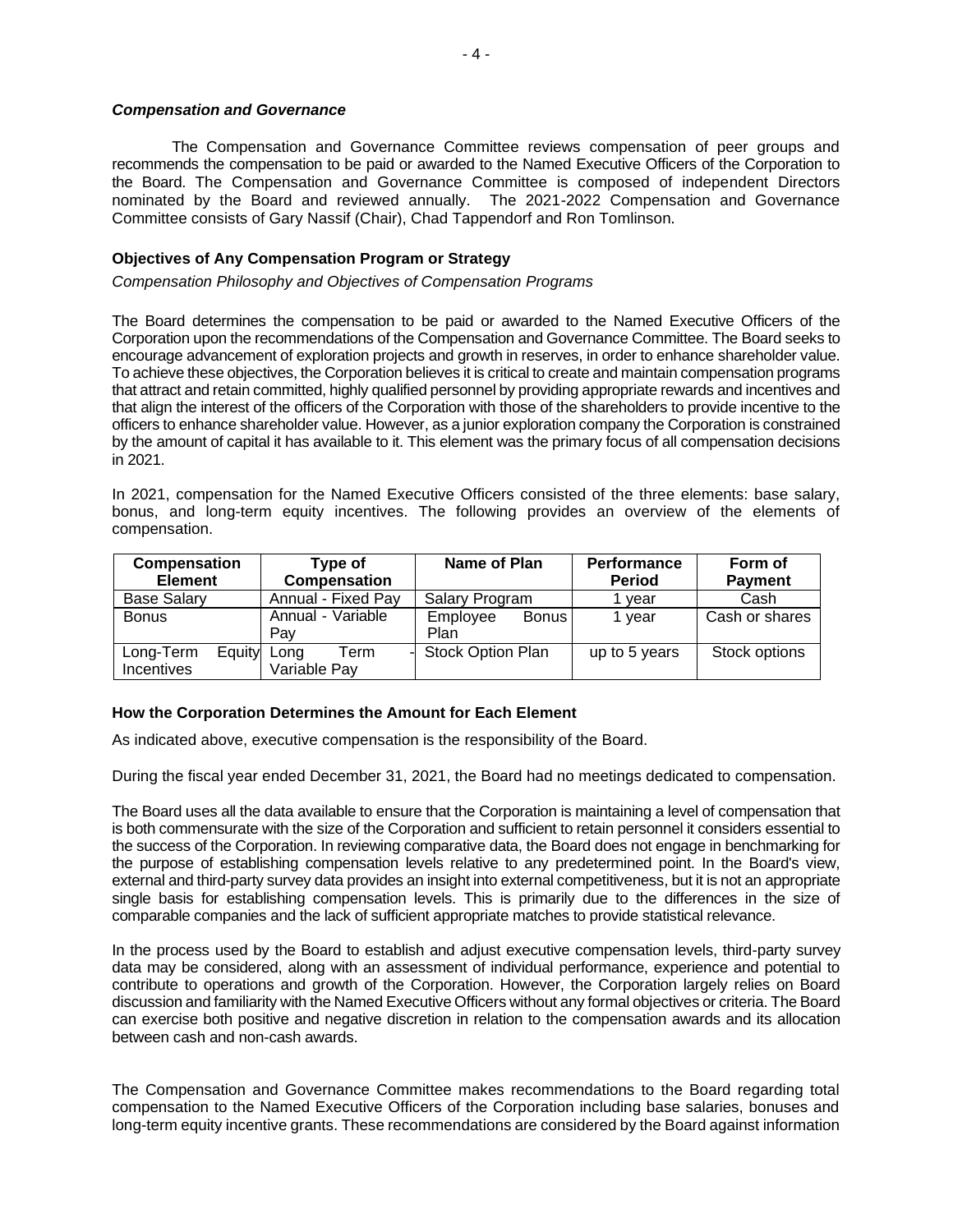derived from publicly available information and adjusted, as applicable, for inflation and anticipated increases in the current year.

## *Salary*

Base salary represents the fixed element of the Named Executive Officer's cash compensation. The base salary reflects the Board's consideration of each individual's level of responsibility, expertise, skills, knowledge and performance. Base salaries for the Named Executive Officers of the Corporation are reviewed annually by the Board. There were no increases or changes in salaries in 2021.

# *Annual Cash Bonus Awards*

The Board has the authority, based upon management recommendations, to award discretionary annual bonuses to the executive officers. The annual discretionary bonuses are intended to compensate officers for achieving superior financial and operational results for the Corporation. The discretionary annual bonus may be paid in cash or shares in an amount reviewed with management and recommended by the Board and approved by the Board. The actual amount of bonus is determined following a review by the Board of each executive's individual role during the previous year.

Bonuses awarded by the Board are intended to be competitive with the market while rewarding senior executives for creating qualitative improvements in the Corporation's performance, including delivering near-term financial and operating results, developing long-term growth prospects, improving the efficiency and effectiveness of business operations and building a culture of teamwork focused on creating long-term shareholder value. Consistent with a flexible nature of the annual bonus program, the Board does not assign any specific weight to any particular element of performance nor is any specific weight assigned to a specific performance goal in the aggregate. The Board considers not only the Corporation's performance during the year, but also with respect to market and economic trends and forces, extraordinary internal and market-driven events, unanticipated developments and other extenuating circumstances. In sum, the Board analyzes the total mix of available information on a qualitative, rather than quantitative, basis in making bonus determinations. No bonuses were granted in 2021.

#### *Long-Term Incentive Programs*

The allocation of stock options and the terms designed in those options are an integral component of the compensation package of the senior officers of the Corporation. The Corporation has a stock option plan in place for the purpose of providing stock options to the officers. The Board believes that the grant of options to the executive officers and share ownership by such officers serves to motivate achievement of the Corporation's long-term strategic objectives and the result will benefit all shareholders of the Corporation. Stock options are awarded to employees of the Corporation by the Board based upon the recommendation of the Chief Executive Officer, who bases his decision upon the level of responsibility and contribution of the individuals toward the Corporation's ultimate goals and objectives. Also, the Board considers the overall number of stock options that are outstanding relative to the number of outstanding common shares of the Corporation in determining whether to make any new grants of stock options and the size of such grants. The granting of these specific options is reviewed by management for final recommendation to the Board for approval.

#### *Hedging Activities*

Although the Corporation has no formal hedging policy in place with respect to purchases of securities by NEOs or directors designed to hedge or offset a decrease in market value of equity securities granted as compensation or held, directly or indirectly, by such individuals, to the Corporation's knowledge, no NEO or director has hedged the economic value of his direct or indirect interests in the market value of the Common Shares so held or granted as compensation.

#### *Risk Assessment and Oversight*

The Board is keenly aware of the fact that compensation practices can have unintended risk consequences. The Board will continually review the Corporation's compensation policies to identify any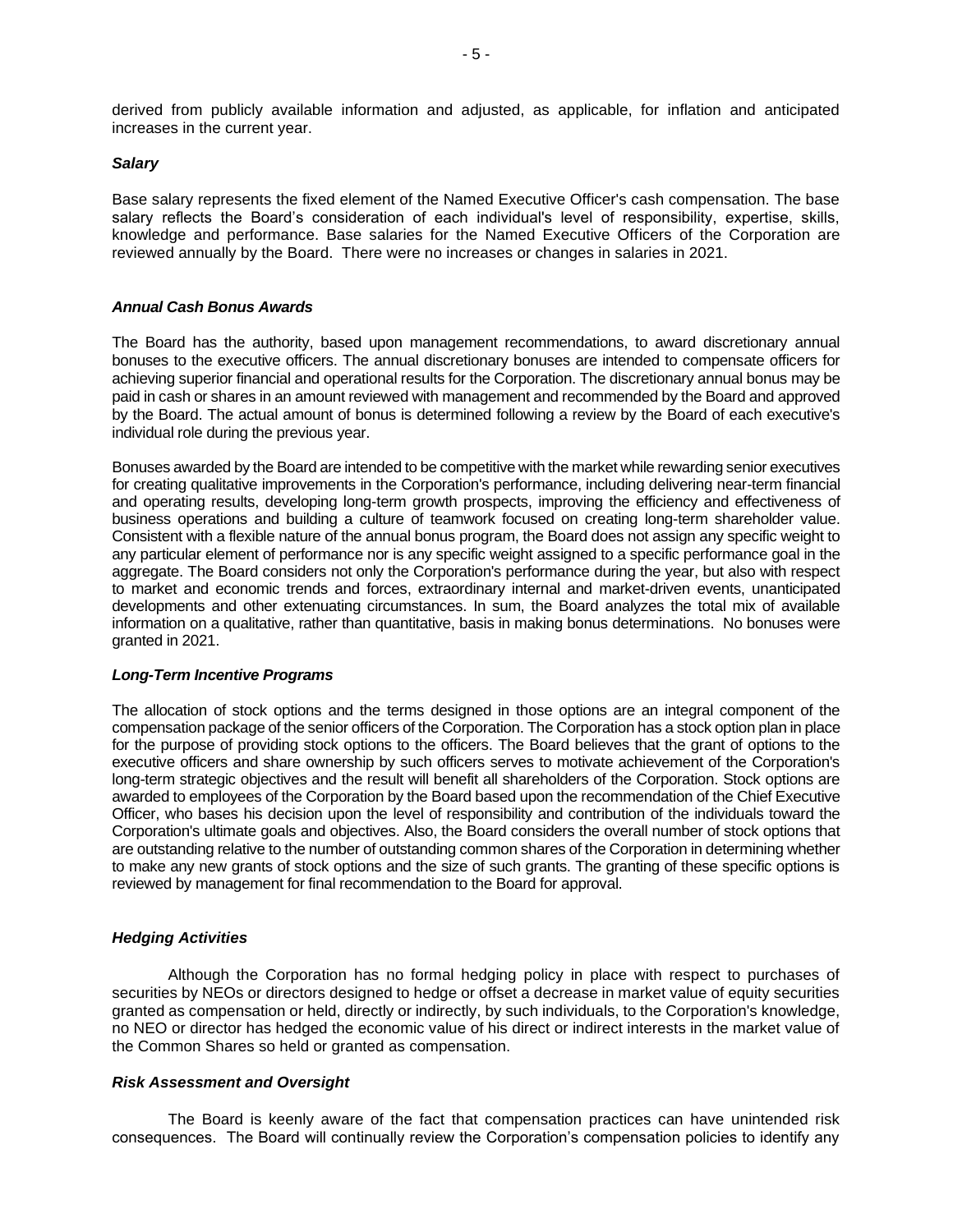practice that might encourage an employee to expose the Corporation to unacceptable risks. At the present time, the Board is satisfied that the current executive compensation program does not encourage the Corporation's executives to expose the business to inappropriate risk. The Board takes a conservative approach to executive compensation rewarding individuals for the success of the Corporation once that success has been demonstrated and incenting them to continue that success through the grant of longterm incentive awards. In addition, the Option Plan limits the number of options a particular NEO is entitled to receive.

# **Summary Compensation Table**

The following table sets forth information respecting the total compensation paid to the Named Executive Officers for the last three fiscal years:

|                                                 |      |             |                                      |                                                      |                                     | <b>Non-equity incentive</b><br><b>Plan Compensation</b><br>$($ \$) |                             |                                                    |                                         |
|-------------------------------------------------|------|-------------|--------------------------------------|------------------------------------------------------|-------------------------------------|--------------------------------------------------------------------|-----------------------------|----------------------------------------------------|-----------------------------------------|
| Name and<br><b>Principal</b><br><b>Position</b> | Year | Salary (\$) | Share-<br>based<br>Awards<br>$($ \$) | Option-<br>based<br>Awards <sup>(1)</sup><br>$($ \$) | Annual<br>Incentive<br><b>Plans</b> | Long-<br>term<br>Incentive<br><b>Plans</b>                         | <b>Pension</b><br>Value (\$ | <b>All Other</b><br><b>Compensation</b><br>$($ \$) | <b>Total</b><br>Compensation<br>$($ \$) |
|                                                 | 2021 | 175,000     | Nil                                  | 92,000                                               | Nil                                 | Nil                                                                | Nil                         | Nil                                                | 267,000                                 |
| R. Kim Tyler<br>President,                      | 2020 | 163,550     | 21,000                               | 174,169                                              | Nil                                 | Nil                                                                | Nil                         | Nil                                                | 358,719                                 |
| CEO                                             | 2019 | 86,250      | Nil                                  | 4,000                                                | Nil                                 | Nil                                                                | Nil                         | Nil                                                | 90,250                                  |
|                                                 |      |             |                                      |                                                      |                                     |                                                                    |                             |                                                    |                                         |
| Terrence                                        | 2021 | 96,000      | Nil                                  | 92,000                                               | Nil                                 | Nil                                                                | Nil                         | Nil                                                | 188,000                                 |
| Byberg,                                         | 2020 | 96,000      | 21,000                               | 182,093                                              | Nil                                 | Nil                                                                | Nil                         | 72,000                                             | 371,093                                 |
| Executive<br>VP <sup>(2)</sup>                  | 2019 | Nil         | Nil                                  | 3,000                                                | Nil                                 | Nil                                                                | Nil                         | Nil                                                | 3,000                                   |
|                                                 |      |             |                                      |                                                      |                                     |                                                                    |                             |                                                    |                                         |
|                                                 | 2021 | 20,375      | Nil                                  | 5,750                                                | Nil                                 | Nil                                                                | Nil                         | Nil                                                | 26,125                                  |
| Christina Wu<br>CFO <sup>(3)</sup>              | 2020 | 10,615      | Nil                                  | 19,847                                               | Nil                                 | Nil                                                                | Nil                         | Nil                                                | 30,462                                  |
|                                                 | 2019 | Nil         | Nil                                  | Nil                                                  | Nil                                 | Nil                                                                | Nil                         | Nil                                                | Nil                                     |

#### **Notes:**

<sup>(1)</sup> Represents Options to purchase Shares of the Corporation, with each Option, upon exercise, entitling the holder to acquire one Share. The grant date fair value has been calculated in accordance with Canadian generally accepted accounting principles.

<sup>(2)</sup> Terry Byberg retired as Executive VP on January 17, 2022.

<sup>(3)</sup> Christina Wu was appointed on December 15, 2019. This amount comprises fees for professional services provided by Marrelli Support Services Inc, a company of which Christina Wu is an employee. Christina Wu has subsequently resigned as CFO on January 17, 2022.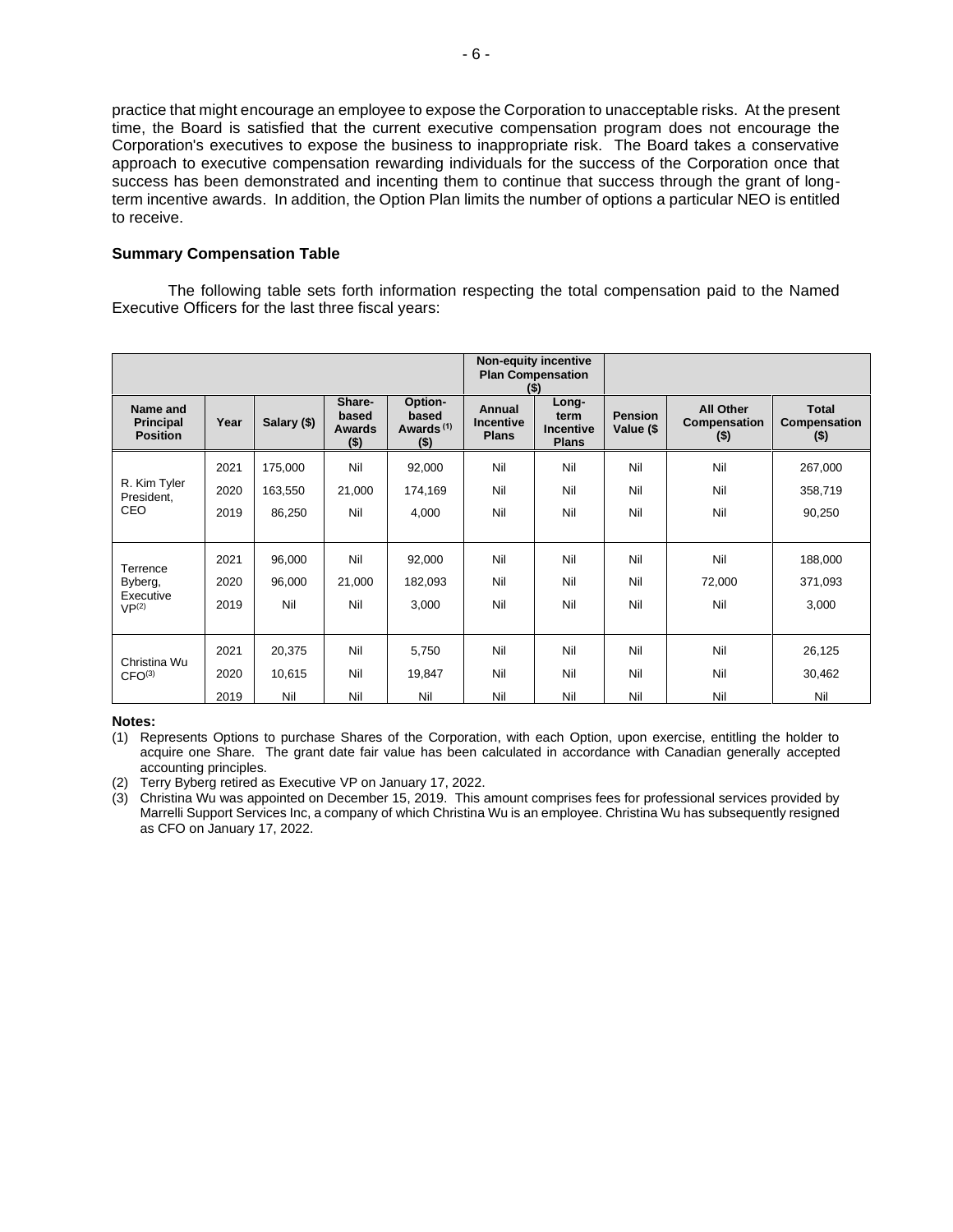#### **Incentive Plan Awards**

# *Outstanding Share-Based Awards and Option-Based Awards*

The following table sets forth all awards outstanding at December 31, 2021 made to the Named Executive Officers pursuant to the Option Plan (see "Description of the Option Plan" below):

|              | <b>Option Based Awards</b>     |                                                                                                       |                                               |                                  |                                                                                         |                                                                                       | Share-Based Awards <sup>(3)</sup>                                                              |                                                                                                                 |  |
|--------------|--------------------------------|-------------------------------------------------------------------------------------------------------|-----------------------------------------------|----------------------------------|-----------------------------------------------------------------------------------------|---------------------------------------------------------------------------------------|------------------------------------------------------------------------------------------------|-----------------------------------------------------------------------------------------------------------------|--|
| <b>Name</b>  | <b>Grant Date</b>              | Number of<br>Common<br><b>Shares</b><br>Underlying<br>Unexercise<br>d Options<br>$(4)$ <sup>(1)</sup> | Option<br><b>Exercise</b><br>Price<br>$($ \$) | Option<br><b>Expiration Date</b> | Value of<br><b>Unexercis</b><br>ed in-the-<br>money<br>Options <sup>(2)</sup><br>$($ \$ | Number of<br><b>Shares or</b><br>units of<br><b>Shares that</b><br>have not<br>Vested | <b>Market or</b><br>Payout<br>Value of<br>Share-<br>based<br>Awards<br>that have<br>not Vested | <b>Market or</b><br>Payout<br>Value of<br>Vested<br>Share-<br>based<br>Awards not<br>paid out or<br>distributed |  |
| R. Kim Tyler | 13 Oct. 2017                   | 500.000                                                                                               | \$0.30                                        | 13 Oct. 2022                     | Nil                                                                                     | Nil                                                                                   | Nil                                                                                            | Nil                                                                                                             |  |
| President,   | 16 July. 2019<br>28 Sept. 2020 | 400,000<br>800.000                                                                                    | \$0.10<br>\$0.25                              | 16 Jul. 2024<br>28 Sept. 2025    | \$6,000<br>Nil                                                                          | Nil<br>Nil                                                                            | Nil<br>Nil                                                                                     | Nil<br>Nil                                                                                                      |  |
| <b>CEO</b>   | 18 Aug. 2021                   | 800,000                                                                                               | \$0.13                                        | 18 Aug. 2026                     | Nil                                                                                     | Nil                                                                                   | Nil                                                                                            | Nil                                                                                                             |  |
| Terrence     | 16 Jul. 2019                   | 300.000                                                                                               | \$0.10                                        | 16 Jul. 2024                     | \$4,500                                                                                 | Nil                                                                                   | Nil                                                                                            | Nil                                                                                                             |  |
| Byberg,      | 19 May 2020                    | 100.000                                                                                               | \$0.10                                        | 19 May 2025                      | \$1,500                                                                                 | Nil                                                                                   | Nil                                                                                            | Nil                                                                                                             |  |
| Executive    | 28 Sept. 2020                  | 800,000                                                                                               | \$0.25                                        | 28 Sept. 2025                    | Nil                                                                                     | Nil                                                                                   | Nil                                                                                            | Nil                                                                                                             |  |
| VP           | 18 Aug. 2021                   | 800,000                                                                                               | \$0.13                                        | 18 Aug. 2026                     | Nil                                                                                     | Nil                                                                                   | Nil                                                                                            | Nil                                                                                                             |  |
| Christina    | 16 Jan. 2020                   | 200,000                                                                                               | \$0.10                                        | 16 Jan. 2025                     | \$3,000                                                                                 | Nil                                                                                   | Nil                                                                                            | Nil                                                                                                             |  |
| Wu, CFO      | 18 Aug. 2021                   | 50,000                                                                                                | \$0.13                                        | 18 Aug. 2026                     | Nil                                                                                     | Nil                                                                                   | Nil                                                                                            | Nil                                                                                                             |  |

#### **Notes:**

(1) Options expire five years from the date of grant.

(2) Based on the December 31, 2021 closing trading price of the Common Shares of \$0.115 per Common Share.

#### *Description of the Option Plan*

The Corporation has an Option Plan pursuant to which the Board may, from time to time, grant options to directors, officers, employees and consultants of the Corporation. The number of Common Shares granted under each option and the vesting terms thereof are in the discretion of the Board. Options granted under the Plan must have a term of no more than five years from the date of grant. The exercise price of each option granted under the Plan is in the discretion of the Board, provided that the exercise price cannot be below the closing price of the Common Shares on the TSX Venture Exchange (the "Exchange") on the last trading day before the date of grant. Any outstanding options granted under the Plan expire on a date not exceeding 90 days following the date that the holder ceases to be an officer, director, employee or consultant of the Corporation, as the case may be, except in the case of death in which case the options expire one year from the date of death. Options granted under the Plan are non-assignable and nontransferable. Outstanding options granted under the Plan may be adjusted in certain events, as to exercise price (subject to disinterested shareholder approval prior to any reduction to the exercise price if the affected optionee is an insider (as defined in the *Securities Act* (Alberta)) of the Corporation at the time of the proposed amendment) and number of Common Shares, to prevent dilution or enlargement. The number of Common Shares that may be optioned under the Plan is limited to 10% of the outstanding Common Shares from time to time; provided, that any one participant under the Option Plan shall not be entitled to receive options to acquire an aggregate of greater than 5% (2% in the case of consultants) of the outstanding Common Shares in any 12-month period.

As of December 31, 2021, 12,125,000 shares (representing approximately 6.8% of the issued and outstanding shares as at such date) were reserviced for issuance pursuant to 12,125,000 Options granted under the Plan.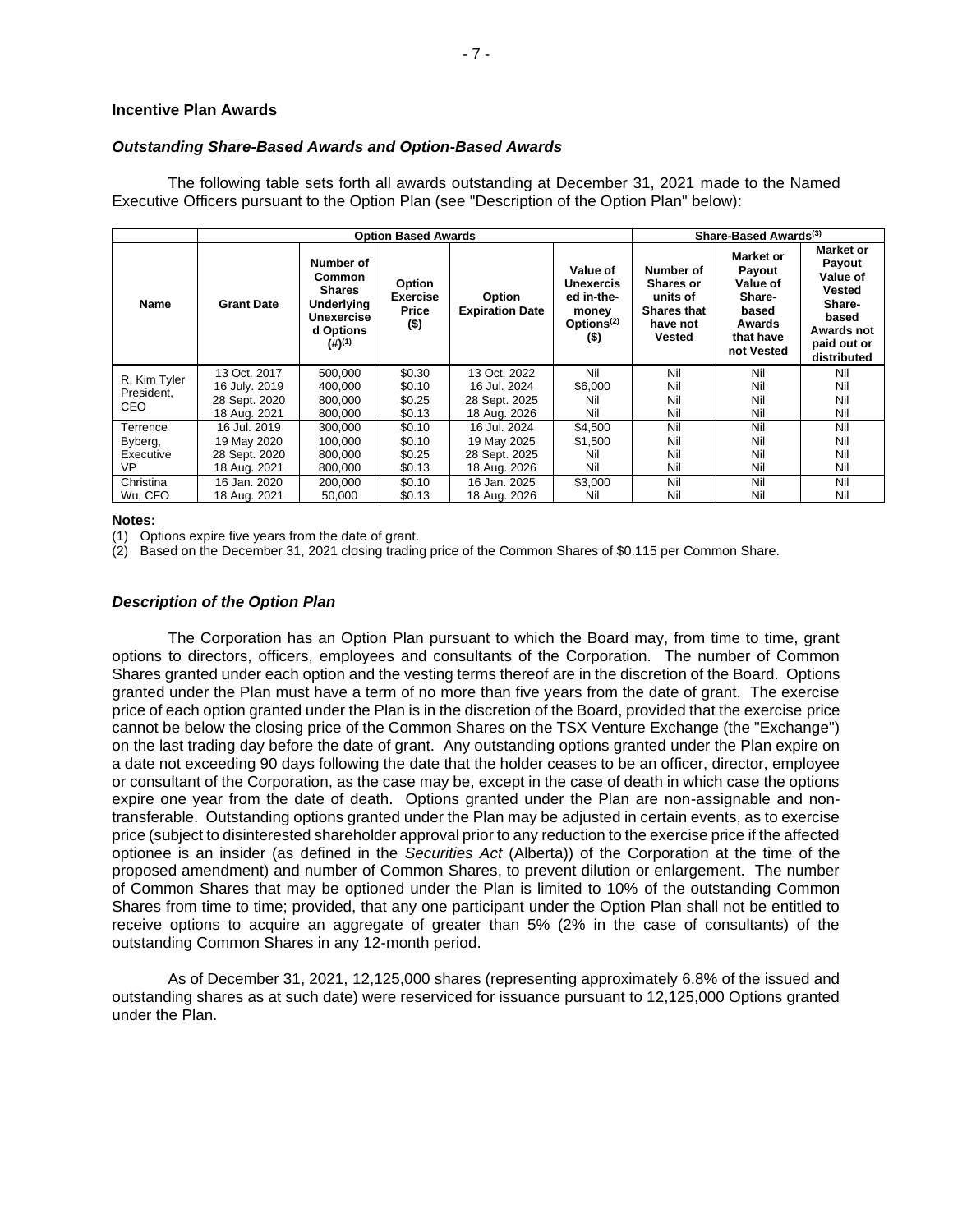# *Value of Vested or Earned Option-Based Awards or Share-Based Awards During the Year*

The following table sets forth information with respect to the value of awards granted to Named Executive Officers pursuant to the Option Plan that vested during the year ended December 31, 2021 and bonuses paid to Named Executive Officers in respect of achievements attained over the same period.

| <b>Name</b>                      | <b>Option-Based Awards - Value</b><br>Vested During the Year <sup>(1)</sup> (\$) | Share-based Awards - Value<br>Vested During the Year <sup>(2)</sup> (\$) | <b>Non-equity Incentive Plan</b><br><b>Compensation - Value</b><br>Earned During the Year (\$) |
|----------------------------------|----------------------------------------------------------------------------------|--------------------------------------------------------------------------|------------------------------------------------------------------------------------------------|
| R. Kim Tyler, President,<br>CEO  | Nil                                                                              | Nil                                                                      | Nil                                                                                            |
| Terrence Byberg, Executive<br>VP | 3.500                                                                            | Nil                                                                      | Nil                                                                                            |
| Christina Wu, CFO                | 16.000                                                                           | Nil                                                                      | Nil                                                                                            |

**Notes:**

(1) All Options granted by the Corporation vest 50% on their grant date, and 50% on the first anniversary of their grant date. There were 800,000 options granted to the CEO at a price of \$0.13, 800,000 to the Executive VP at a price of \$0.13 and 50,000 to the CFO, at a price of \$0.13. The price per share at close of market on December 31, 2021 was \$0.115.

# **Termination and Change of Control Benefits**

The Company has not entered into any employment agreements with any of its employees or consultants that provide for compensation on a change of control other than the President and CEO. The consulting agreement with the President and CEO allows compensation equalling six (6) months of annual compensation within 90 days following the occurrence of a "Good Reason" for termination.

#### **Director Compensation**

Director compensation for the Corporation's financial year ended December 31, 2021 was comprised of stock options under the Option Plan. Directors did not receive any fees for their attendance at meetings or any other form of compensation other than grants of Options. The following table sets forth all amounts of compensation provided to Directors who are not Named Executive Officers for the Corporation's most recently completed financial year ended December 31, 2021.

The Corporation has a compensation committee (the "Corporate Compensation and Governance Committee") and it currently consists of Gary Nassif (non-independent) and Chad Tappendorf and Ron Tomlinson, both of whom are considered to be independent. The Corporate Compensation and Governance Committee, on behalf of the Board, reviews, structures, approves and recommends to the Board salary, bonus and/or other benefits, direct or indirect, and any change of control packages for the Chairman of the Board, the President, the CEO and other members of the senior management team deemed appropriate by the Corporate Compensation and Governance Committee.

| Name                          | <b>Fees</b><br>earned<br>$($ \$) | Share-<br>based<br>Awards<br>$($ \$) | Option-<br>based<br>Awards<br>$($ \$) | Non-equity<br>incentive plan<br>compensation<br>$($ \$) | <b>Pension</b><br>Value<br>$($ \$) | <b>All Other</b><br>Compensation<br>$($)$ | <b>Total</b><br><b>Compensation</b><br>$($ \$) |
|-------------------------------|----------------------------------|--------------------------------------|---------------------------------------|---------------------------------------------------------|------------------------------------|-------------------------------------------|------------------------------------------------|
| Michael<br>R.<br>$Robb^{(1)}$ | Nil                              | Nil                                  | 57,500                                | Nil                                                     | Nil                                | Nil                                       | 57,500                                         |
| Hashim<br>Ahmed               | Nil                              | Nil                                  | 57.500                                | Nil                                                     | Nil                                | Nil                                       | 57,500                                         |
| Gary Nassif                   | Nil                              | Nil                                  | 57.500                                | Nil                                                     | Nil                                | Nil                                       | 57.500                                         |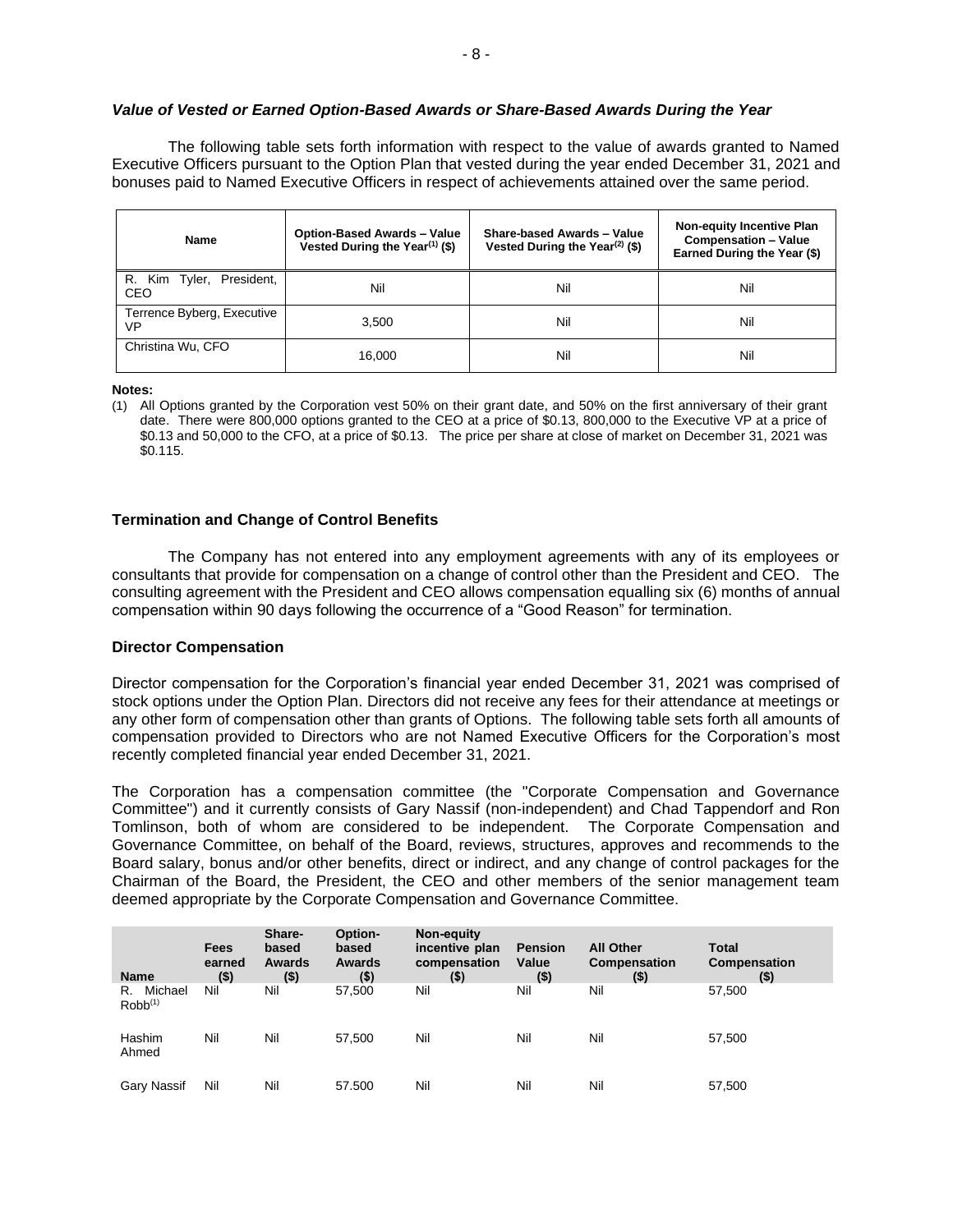| <b>Name</b>        | <b>Fees</b><br>earned<br>$($ \$) | Share-<br>based<br><b>Awards</b><br>$($ \$) | Option-<br>based<br><b>Awards</b><br>$($ \$) | Non-equity<br>incentive plan<br>compensation<br>$($ \$) | <b>Pension</b><br>Value<br>$($ \$) | <b>All Other</b><br><b>Compensation</b><br>$($ \$) | <b>Total</b><br><b>Compensation</b><br>$($ \$) |
|--------------------|----------------------------------|---------------------------------------------|----------------------------------------------|---------------------------------------------------------|------------------------------------|----------------------------------------------------|------------------------------------------------|
| Jonathan<br>Hill   | Nil                              | Nil                                         | 57.500                                       | Nil                                                     | Nil                                | Nil                                                | 57,500                                         |
| Chad<br>Tappendorf | Nil                              | Nil                                         | 57.500                                       | Nil                                                     | Nil                                | Nil                                                | 57,500                                         |
| Scott<br>Rasenberg | Nil                              | Nil                                         | 57,500                                       | Nil                                                     | Nil                                | Nil                                                | 57,500                                         |
| Ron<br>Tomlinson   | Nil                              | Nil                                         | 57,500                                       | Nil                                                     | Nil                                | Nil                                                | 57,500                                         |

(1) Michael Robb has retired from the Corporation effective January 17, 2022.

# *Outstanding Share-Based Awards and Option-Based Awards*

The following table sets forth all awards outstanding at December 31, 2021 made to the directors pursuant to the Option Plan:

|                    | <b>Option Based Awards</b>             |                                                                                                           |                                                             |                                        |                                                                              |                                                                                       | Share-Based Awards <sup>(3)</sup>                                                               |                                                                                                               |  |
|--------------------|----------------------------------------|-----------------------------------------------------------------------------------------------------------|-------------------------------------------------------------|----------------------------------------|------------------------------------------------------------------------------|---------------------------------------------------------------------------------------|-------------------------------------------------------------------------------------------------|---------------------------------------------------------------------------------------------------------------|--|
| <b>Name</b>        | <b>Grant Date</b>                      | Number of<br>Common<br><b>Shares</b><br>Underlying<br><b>Unexercised</b><br>Options <sup>(1)</sup><br>(#) | <b>Option</b><br><b>Exercise</b><br><b>Price</b><br>$($ \$) | Option<br><b>Expiration</b><br>Date    | Value of<br>Unexercised<br>in-the-monev<br>Options <sup>(2)</sup><br>$($ \$) | Number of<br>Shares or<br>units of<br><b>Shares that</b><br>have not<br><b>Vested</b> | Market or<br><b>Pavout Value</b><br>of Share-<br>based Awards<br>that have not<br><b>Vested</b> | <b>Market or</b><br>Payout Value of<br><b>Vested Share-</b><br>based Awards<br>not paid out or<br>distributed |  |
| R. Michael         | 2019-07-06                             | 300.000                                                                                                   | \$0.10                                                      | 2024-07-16                             | \$4.500                                                                      | Nil                                                                                   | Nil                                                                                             | Nil                                                                                                           |  |
| Robb               | 2020-05-19                             | 100,000                                                                                                   | \$0.10                                                      | 2025-05-19                             | \$1,500                                                                      | Ni                                                                                    | Nil                                                                                             | Nil                                                                                                           |  |
|                    | 2020-09-28                             | 400,000                                                                                                   | \$0.25                                                      | 2025-09-28                             | Nil                                                                          | Nil                                                                                   | Nil                                                                                             | Nil                                                                                                           |  |
|                    | 2021-08-18                             | 300,000                                                                                                   | \$0.13                                                      | 2026-08-18                             | Nil                                                                          | Nil                                                                                   | Nil                                                                                             | Nil                                                                                                           |  |
| Hashim Ahmed       | 2020-01-16                             | 300.000                                                                                                   | \$0.10                                                      | 2025-01-16                             | \$4,500                                                                      | Nil                                                                                   | Nil                                                                                             | Nil                                                                                                           |  |
|                    | 2020-09-28                             | 400.000                                                                                                   | \$0.25                                                      | 2025-09-28                             | Nil                                                                          | Nil                                                                                   | Nil                                                                                             | Nil                                                                                                           |  |
|                    | 2021-08-18                             | 500,000                                                                                                   | \$0.13                                                      | 2026-08-18                             | Nil                                                                          | Nil                                                                                   |                                                                                                 |                                                                                                               |  |
| Gary Nassif        | 2020-05-19<br>2020-09-28<br>2021-08-18 | 300.000<br>400.000<br>500,000                                                                             | \$0.10<br>\$0.25<br>\$0.13                                  | 2025-05-19<br>2025-09-28<br>2026-08-18 | \$4,500<br>Nil<br>Nil                                                        | Nil<br>Nil<br>Nil                                                                     | Nil<br>Nil<br>Nil                                                                               | Nil<br>Nil<br>Nil                                                                                             |  |
| Jonathan Hill      | 2020-05-19                             | 300,000                                                                                                   | \$0.10                                                      | 2025-05-19                             | \$4,500                                                                      | Nil                                                                                   | Nil                                                                                             | Nil                                                                                                           |  |
|                    | 2020-09-28                             | 400.000                                                                                                   | \$0.25                                                      | 2025-09-28                             | Nil                                                                          | Nil                                                                                   | Nil                                                                                             | Nil                                                                                                           |  |
|                    | 2021-08-18                             | 500,000                                                                                                   | \$0.13                                                      | 2026-08-18                             | Nil                                                                          | Ni                                                                                    | Ni                                                                                              | Ni                                                                                                            |  |
| Chad<br>Tappendorf | 2020-11-03<br>2021-08-18               | 300,000<br>500,000                                                                                        | \$0.22<br>\$0.13                                            | 2025-11-03<br>2026-08-18               | Nil<br>Nil                                                                   | Nil<br>Nil                                                                            | Nil<br>Nil                                                                                      | Nil<br>Nil                                                                                                    |  |
| Scott<br>Rasenberg | 2021-08-18                             | 500,000                                                                                                   | \$0.13                                                      | 2026-08-18                             | Nil                                                                          | Nil                                                                                   | Nil                                                                                             | Nil                                                                                                           |  |
| Ron Tomlinson      | 2021-08-18                             | 500.000                                                                                                   | \$0.13                                                      | 2026-08-18                             | Nil                                                                          | Nil                                                                                   | Nil                                                                                             | Nil                                                                                                           |  |

#### **Notes:**

(1) Options expire five years from the date of grant and vest on the day of grant.

(2) Based on the December 31, 2021 closing trading price of the Common Shares of \$0.115 per Common Share.

(3) R. Michael Robb has resigned as a director from the Corporation effective January 17, 2022

# *Value of Vested or Earned Option-Based Awards or Share-Based Awards During the Year*

The following table sets forth information with respect to the value of awards granted to nonemployee directors pursuant to the Option Plan that vested during the year ended December 31, 2021.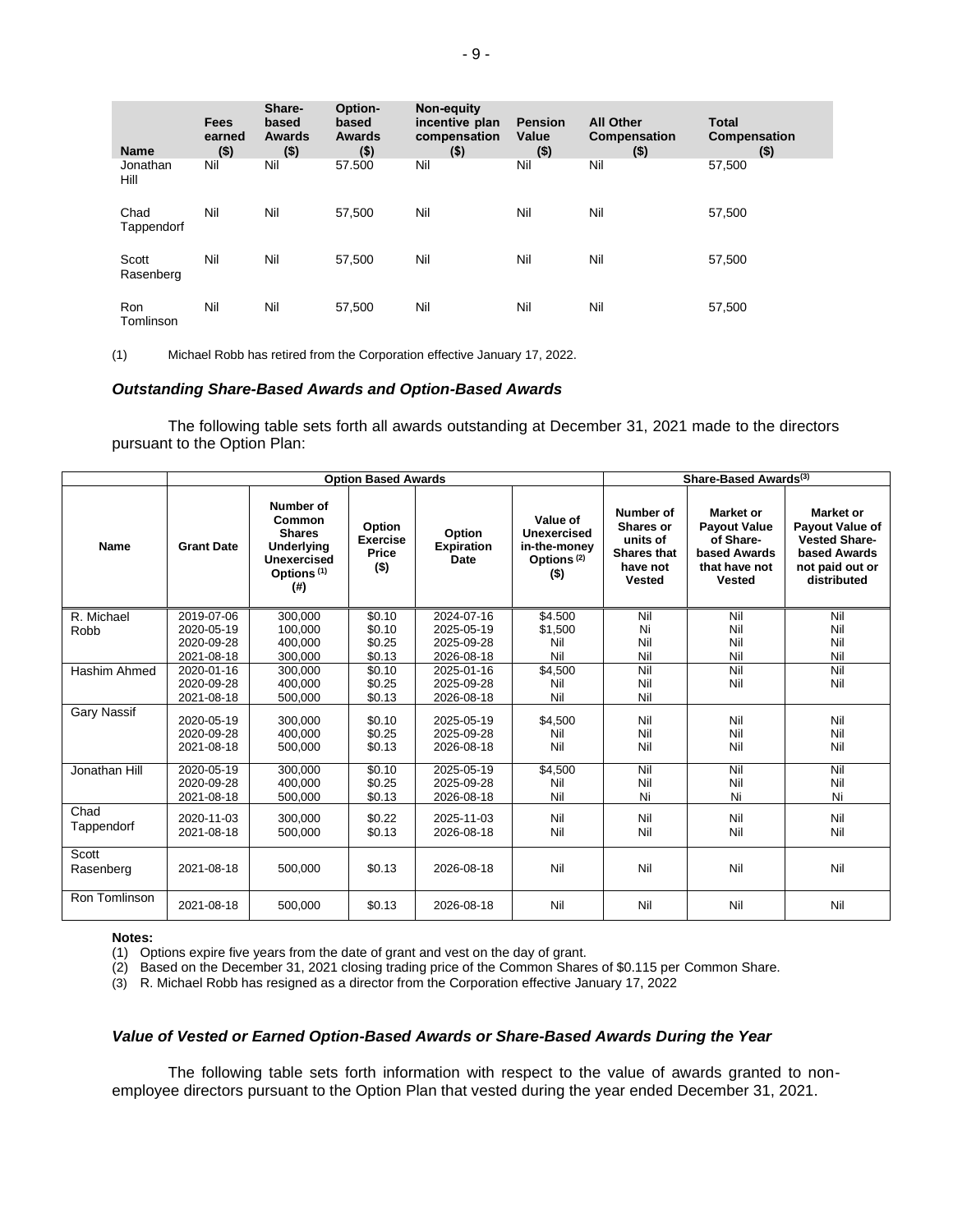| Name            | <b>Option-Based Awards - Value</b><br>Vested During the Year <sup>(1)</sup> (\$) | Share-based Awards - Value<br>Vested During the Year <sup>(2)</sup> (\$) | <b>Non-equity Incentive Plan</b><br><b>Compensation - Value</b><br>Earned During the Year (\$) |
|-----------------|----------------------------------------------------------------------------------|--------------------------------------------------------------------------|------------------------------------------------------------------------------------------------|
| R. Michael Robb | 3,500                                                                            | Nil                                                                      | Nil                                                                                            |
| Hashim Ahmed    | 24,000                                                                           | Nil                                                                      | Nil                                                                                            |
| Gary Nassif     | 10,500                                                                           | Nil                                                                      | Nil                                                                                            |
| Jonathan Hill   | 10,500                                                                           | Nil                                                                      | Nil                                                                                            |
| Chad Tappendorf | Nil                                                                              | Nil                                                                      | Nil                                                                                            |
| Scott Rasenberg | Nil                                                                              | Nil                                                                      | Nil                                                                                            |
| Ron Tomlinson   | Nil                                                                              | Nil                                                                      | Nil                                                                                            |

**Notes:**

(1) The values noted represent the value that would have been realized by the director if options had been exercised on the vesting date. Where the share price on the vesting date was lower than the exercise price of the grant, a zero value is noted. Value vested is calculated by subtracting the exercise price of the option from the closing price of the Common Shares on the Exchange and multiplying that amount by the number of Common Shares underlying the options. None of the option-based awards vested during 2021 have been exercised by the directors. The value of these awards, based on a closing price of the Common Shares on the Exchange on December 31, 2021, is \$7,500.

(2) None of the non-employee directors have any share-based awards.

# **SECURITIES AUTHORIZED FOR ISSUANCE UNDER EQUITY COMPENSATION PLANS**

The following table sets forth the number of Common Shares to be issued upon exercise of outstanding Options issued pursuant to equity compensation plans, the weighted average exercise price of such outstanding Options and the number of Common Shares remaining available for future issuance under equity compensation plans of the Corporation as of December 31, 2021.

| <b>Plan Category</b>                                         | Number of Common Shares to<br>be issued upon exercise of<br>outstanding options | Weighted-average<br>exercise price of<br>outstanding options | <b>Number of Common Shares</b><br>remaining available for future<br>issuance under equity<br>compensation plans (excluding<br><b>Common Shares reflected in the</b><br>first column) $(1)$ |  |
|--------------------------------------------------------------|---------------------------------------------------------------------------------|--------------------------------------------------------------|--------------------------------------------------------------------------------------------------------------------------------------------------------------------------------------------|--|
| Equity compensation plans approved<br>by securityholders     | 12,125,000                                                                      | 0.169                                                        | 5,397,621                                                                                                                                                                                  |  |
| Equity compensation plans not<br>approved by securityholders | Nil                                                                             | Nil                                                          | Nil                                                                                                                                                                                        |  |
| Total                                                        | 12,125,000                                                                      | 0.169                                                        | 5,397,621                                                                                                                                                                                  |  |

**Note:**

(1) Based on the number of Common Shares outstanding on December 31, 2021.

# **INTEREST OF MANAGEMENT AND OTHERS IN MATTERS TO BE ACTED UPON**

Management of the Corporation is not aware of any material interest, direct or indirect, by way of beneficial ownership of securities or otherwise, of any director, director nominee or officer of the Corporation or any associate or affiliate of such person in any matter to be acted upon at the Meeting other than the election of directors.

# **INTERESTS OF INFORMED PERSONS IN MATERIAL TRANSACTIONS**

Management of the Corporation is not aware of any material interest, direct or indirect, of any director, director nominee or officer of the Corporation, any person beneficially owning, directly or indirectly,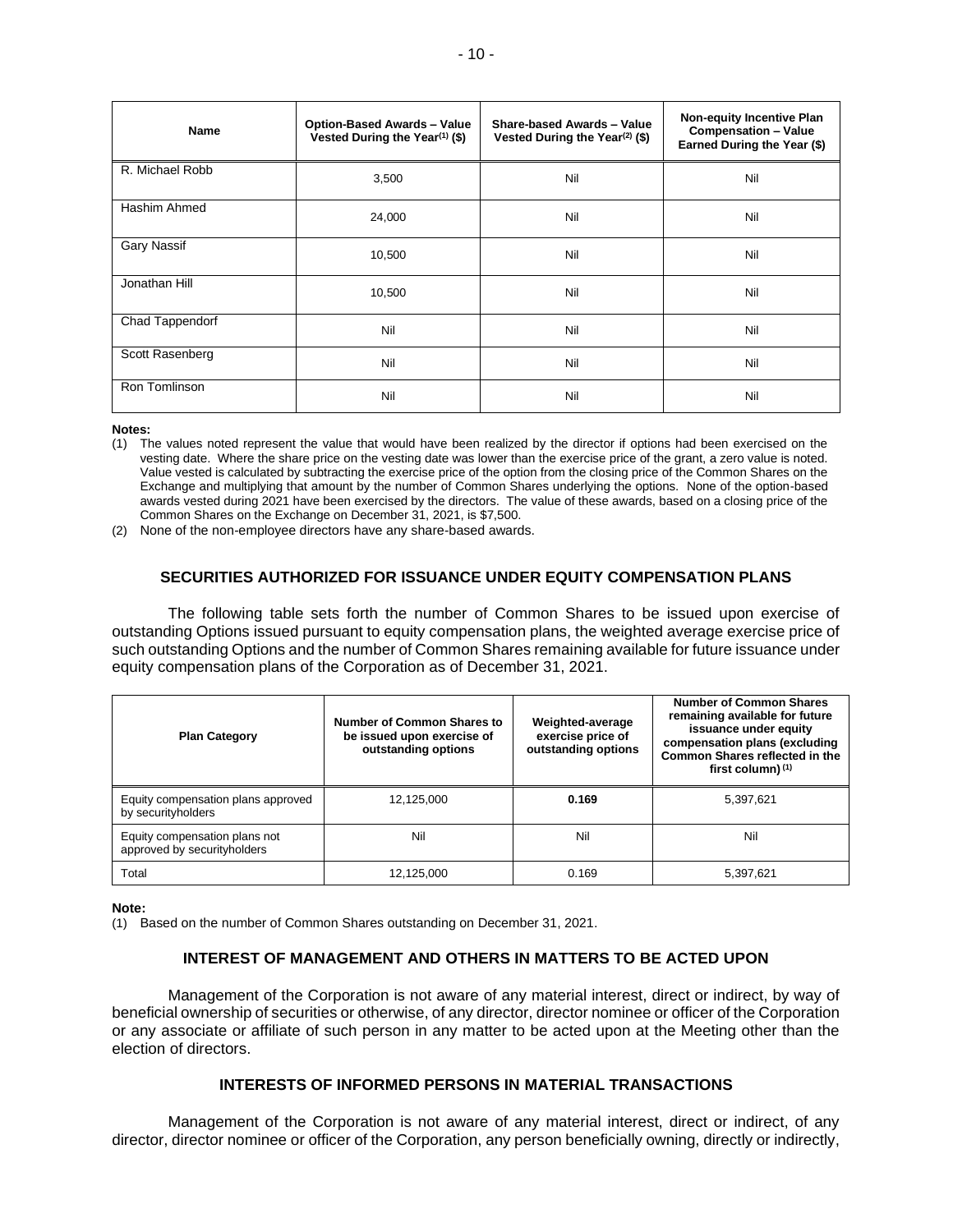more than 10% of the Corporation's voting securities, or any associate or affiliate of such person in any transaction within the last financial year or in any proposed transaction which in either case has materially affected or will materially affect the Corporation.

# **INDEBTEDNESS OF DIRECTORS AND SENIOR OFFICERS**

None of the directors or senior officers of the Corporation, nominees for election as directors or associates or affiliates of such persons have been indebted to the Corporation at any time during the 2021 fiscal year.

# **AUDIT COMMITTEE**

# **Audit Committee Charter**

The charter adopted by the Corporation's Audit Committee is attached as Schedule "A" hereto.

# **Composition of the Audit Committee**

The Audit Committee was comprised of the following members as of December 31, 2021:

| Name and Office if any                            | Independent | <b>Financially Literate</b> |  |
|---------------------------------------------------|-------------|-----------------------------|--|
| Scott Rasenberg, Chairman of Yes<br>the Committee |             | Yes                         |  |
| Hashim Ahmed<br><b>Chad Tappendorf</b>            | Yes<br>Yes  | Yes<br>Yes                  |  |

#### **Relevant Education and Experience**

In addition to each member's general business experience, the education and experience of each person currently appointed to the Audit Committee that is relevant to the performance of his responsibilities as an Audit Committee member is as follows:

Hashim Ahmed, CPA, CA, is a Chartered Professional Accountant with over 20 years of experience, the past 10 years of which have been focused in the mining industry. Mr. Ahmed is currently Chief Financial Officer for Jaguar Mining prior to which he held progressively senior positions with Barrick Gold for over 7 years.

Scott Rasenberg, CPA, CA is Chartered Professional Accountant. He is also the President of Rasenberg-Group Limited providing innovative tax solutions, international and domestic, to private and public corporations, partnerships, trusts, and individuals (residents and non-residents of Canada). Mr. Rasenberg is the former Chairman of the Board of California Gold Mining Inc. and the former Vice-President Finance & Administration of J.M.R. Electric Ltd.

Chad Tappendorf has extensive global private and public equity investment experience and has held board memberships of several companies in the resources, logistics, real estate, and consumer goods industries. Mr. Tappendorf has managed and lead teams of professionals in US\$ multi-billion private equity portfolios and led all aspects of the investment process, including due diligence, valuation, and transaction/tax structuring and negotiation. Mr. Tappendorf is a Partner at Coast Capital, an investment firm based in New York, USA.

# **Audit Committee Oversight**

At no time since the commencement of the Corporation's most recently completed financial year, was a recommendation of the Audit Committee to nominate or compensate an external auditor not adopted by the Board.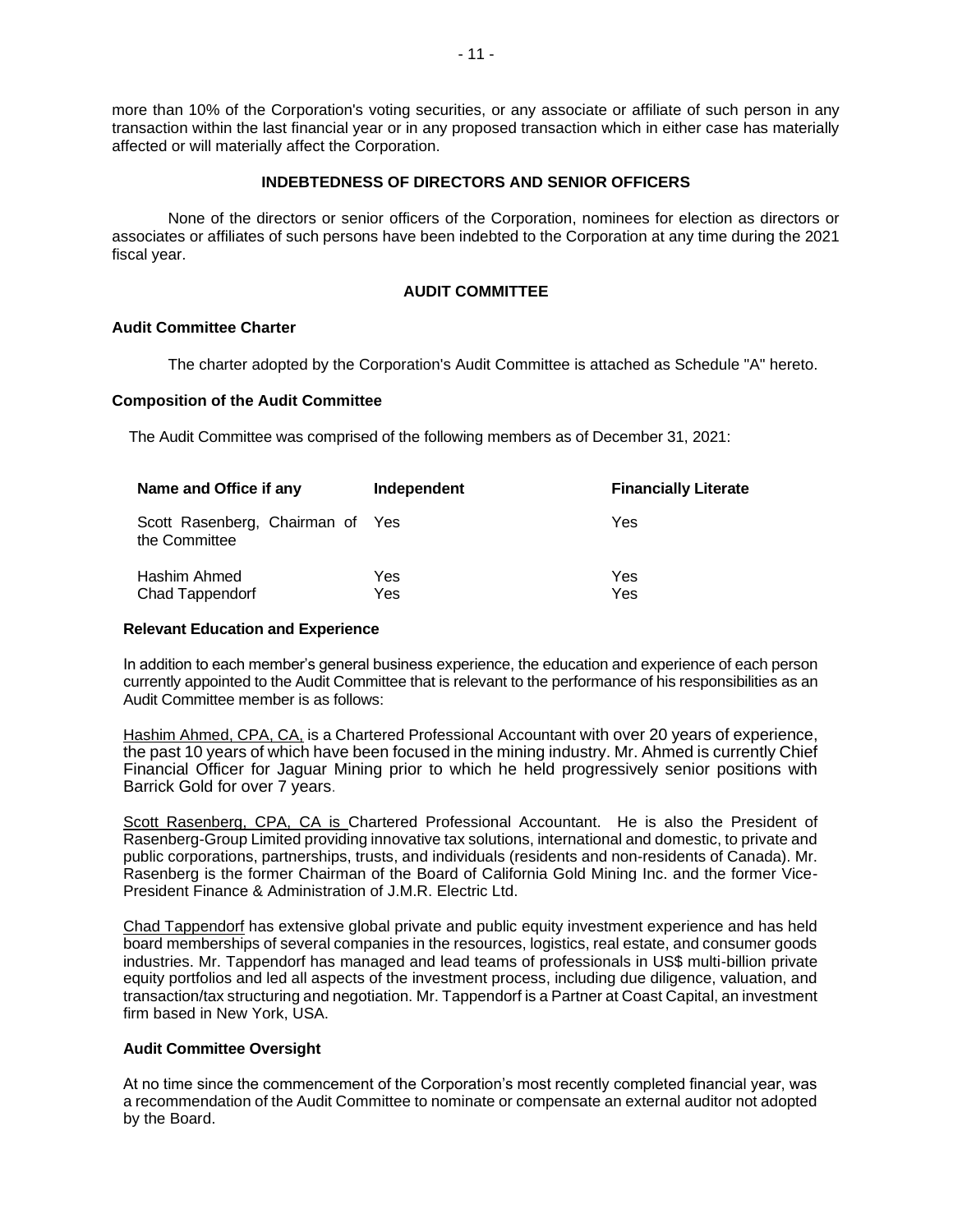# **Pre-Approval Policies and Procedures**

The Audit Committee has not adopted specific policies and procedures for the engagement of nonaudit services other than the general requirements under the heading "External Audit" of the Audit Committee Charter which states that the Audit Committee must pre-approve any non-audit services to the Corporation and the fees for those services.

# **Audit Fees**

Set forth below is a summary of the total fees paid to the external auditor of the Corporation for fiscal 2020 and 2021:

|                                  | 2020                                 | 2021                     |
|----------------------------------|--------------------------------------|--------------------------|
| Audit fees<br>Audit related fees | \$43,526<br>$\overline{\phantom{0}}$ | \$100,000                |
| Tax fees                         | $\overline{\phantom{0}}$             | -                        |
| All other fees                   | $\overline{\phantom{0}}$             | $\overline{\phantom{a}}$ |
| Total                            | \$43,526                             | \$100,000                |

#### **Exemption**

The Corporation is a "venture issuer" as defined in NI 52-110 and is relying on the exemption set forth in Section 6.1 of NI 52-110, which exempts it from the requirements of Part 3 (*Composition of Audit Committee*) and Part 5 (*Reporting Obligations*) of NI 52-110.

#### **STATEMENT OF CORPORATE GOVERNANCE PRACTICES**

The Corporation's Board of Directors is committed to a high standard of corporate governance practices. The Board believes that this commitment is not only in the best interest of its shareholders but also promotes effective decision making at the Board level. The Board is of the view that its approach to corporate governance is appropriate for the size of the Corporation and its present stage of development. Schedule "B" to this Information Circular sets forth the corporate governance disclosure required to be made by the Corporation herein pursuant to National Instrument 58-101 - *Disclosure of Corporate Governance Practices*, which disclosure is made as of May 9, 202.

The Board and management of the Corporation recognize that effective corporate governance is important to the direction and operation of the Corporation in a manner which ultimately enhances shareholder value. As a result, the Corporation has developed and implemented, and continues to develop, implement and refine formal policies and procedures which reflect its ongoing commitment to good corporate governance and which establish a culture of integrity, honesty and respect. The Corporation believes that the corporate governance practices and procedures described below and in Schedule B are appropriate for a company such as Stratabound.

#### **Composition of the Board**

The Corporation consisted of seven directors during 2020. Under the agreed upon terms of the California Gold Mining Inc. acquisition in October 2021, Mr. Scott Rasenberg and Mr. Ron Tomlinson were appointed to the Board of Directors whereupon the Corporation then consisted of nine directors. In both years including the President/Chief Executive Officer of the Corporation. Seven out of the nine directors were considered independent within the meaning of applicable securities legislation. At the Annual General Meeting held on July 31, 2020 Messrs. Tyler, Byberg, Robb, Ahmed, Hill, Nassif and Tappendorf were duly elected to the Board of Directors. At December 31, 2021 seven of the seven Directors were considered independent within the meaning of applicable securities legislation. Subsequently in January of 2022 Mr. Terrence Byberg retired from the Company and Mr. Robb resigned as a director in keeping with the Corporation's streamlined approach to the management of the Corporation.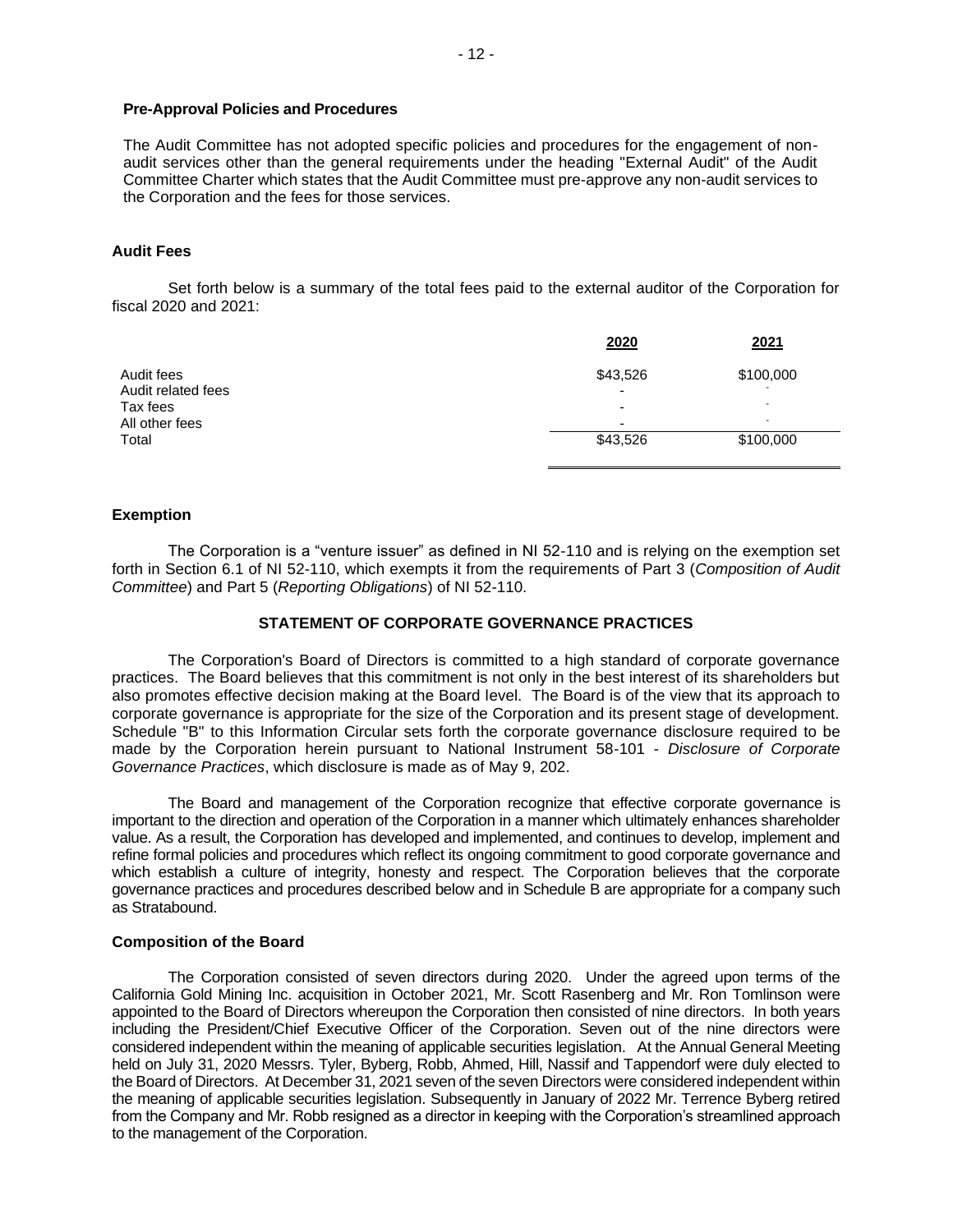The Board has responsibility for hiring senior management and supervising and overseeing the management of the business of the Corporation. In addition to the obligations of the Board mandated by law, the Board has responsibility for strategic planning, the selection and monitoring of management and the identification of the principal risks associated with the Corporation's business. These duties and responsibilities, among others, are set forth in a written mandate of the Board that has been adopted. The Board approves all significant decisions that materially affect the Corporation before they are implemented and annually approves the key business and financial objectives of the Corporation.

Certain of the powers, duties and responsibilities of the Board have been delegated to committees of the Board, as described below.

#### **Committees**

During the year ended December 31, 2021 the Board of Directors had three committees, the Audit Committee, the Technical Committee and the Corporate Compensation and Governance Committee.

#### Audit Committee

As of December 31, 2021, the Audit Committee was comprised of Mr. Hashim Ahmed, Mr. Scott Rasenberg and Mr. Chad Tappendorf. All three were considered independent within the meaning of applicable securities legislation. The Audit Committee reviews the annual and quarterly financial statements of the Corporation and may meet with the external auditors as required. The members of the Audit Committee have direct access to the Corporation's external auditors and may meet with the external auditors independently of management.

#### Technical Committee

As of December 31, 2021, the Technical Committee was comprised of Mr. Jon Hill, Mr. R. Mike Robb and Mr. Terrence Byberg. The Technical Committee was established to provide geological technical support, guidance and analysis to the Corporation's management.

# Corporate Compensation and Governance Committee

As of December 31, 2021, the Corporate Compensation and Governance Committee was comprised of Mr. Nassif, (Chairman), Chad Tappendorf and Ron Tomlinson (the "Corporate Compensation and Governance Committee") whose mandate is to evaluate the Corporation's governance practices to ensure alignment with corporate objectives and to recommend wages and bonuses to the Board for the Officers working for the Company. Of the current members of the Corporate Compensation and Governance Committee, Mr. Tappendorf and Mr. Tomlinson are considered to be independent.

#### **BUSINESS OF THE ANNUAL MEETING**

#### **Receipt of the Financial Statements and Auditors' Report**

The financial statements of the Corporation for the year ended December 31, 2021 and the auditors' report thereon will be placed before the shareholders at the Meeting.

Under securities legislation, the Corporation is required to send annually a request form to the registered holders and beneficial owners of its securities, other than debt instruments, that the registered holders and beneficial owners may use to request a hard copy of the Corporation's annual financial statements and related management's discussion and analysis ("MD&A") and/or the Corporation's interim financial statements and related MD&A. Shareholders who wish to receive a hard copy of the Corporation's annual financial statements and related MD&A and/or the Corporation's interim financial statements and related MD&A are encouraged to send the enclosed return card to Odyssey Trust Company, 1230, 300 5th Avenue SW, Calgary, Alberta T2P 3C4, 1-800-517-4553.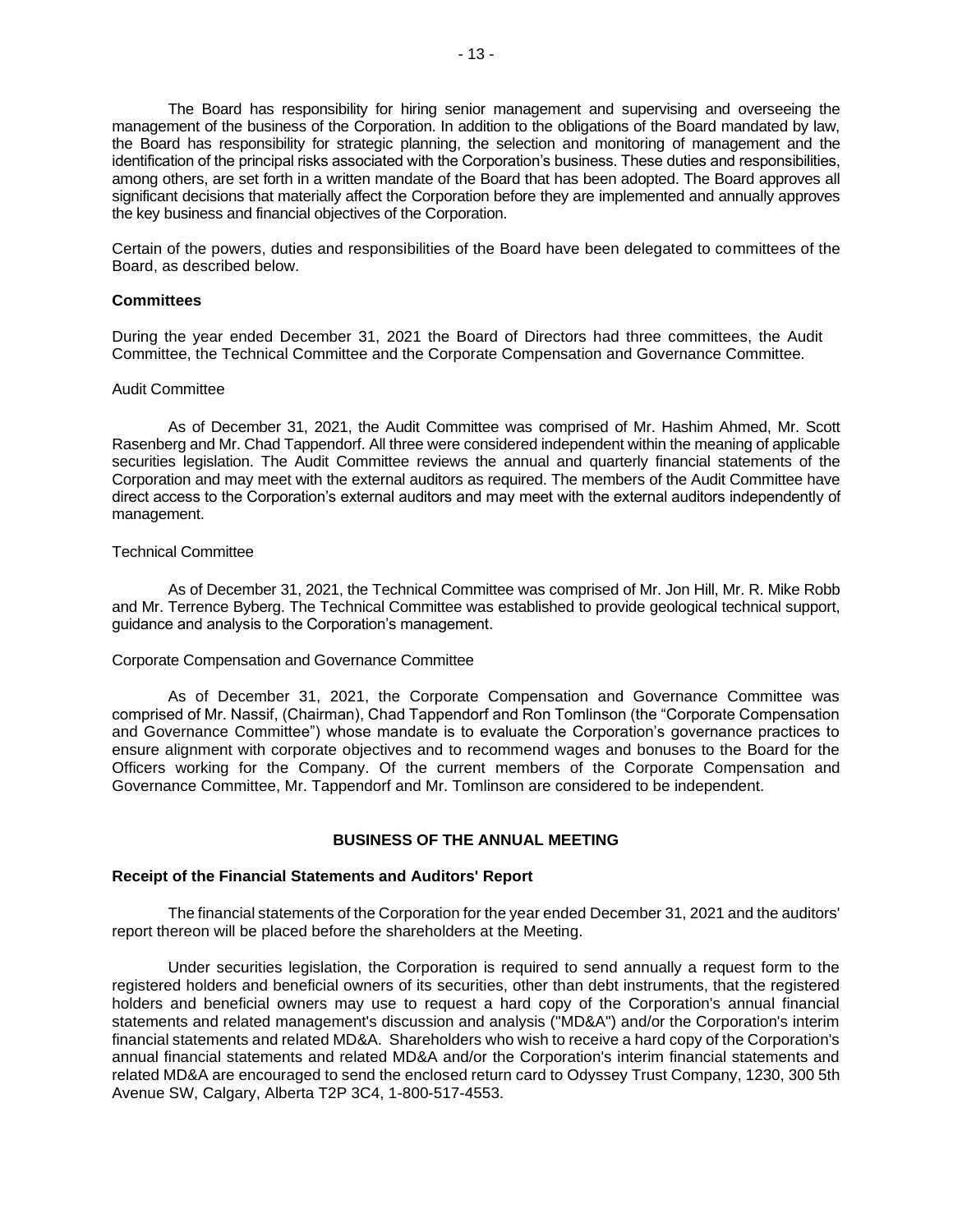#### **Election of Directors**

At present, the Board of Directors may consist of a minimum of 3 and a maximum of 9 directors. The Board of Directors has fixed the number of persons to be elected as directors at the Meeting at seven.

Management does not contemplate that any of the nominees will be unable to serve as a director but, if, prior to the Meeting, any vacancies occur in the proposed nominees herein presented, the proxies shall not be voted with respect to such vacancies.

The following table sets forth, for each of the persons proposed to be nominated for election as directors, all positions and offices with the Corporation now held by them, their principal occupations during the preceding five years, the periods during which they have served as directors of the Corporation and its predecessor, and the number of voting shares of the Corporation beneficially owned, directly or indirectly, by each of them, or over which they exercise control or direction, as of May 9, 2022. Each director elected will hold office until the close of the next annual meeting of shareholders, or until his successor is duly elected or appointed.

| Name, Place of<br><b>Residence and</b><br><b>Position with the</b><br>Corporation | <b>Principal Occupation</b><br>For the Past Five Years                                                                                                                                                                                                                                                        | <b>Director Since</b> | Number of<br>Voting<br>Shares <sup>(1)</sup> |
|-----------------------------------------------------------------------------------|---------------------------------------------------------------------------------------------------------------------------------------------------------------------------------------------------------------------------------------------------------------------------------------------------------------|-----------------------|----------------------------------------------|
| R. Kim Tyler, P.Geo.,<br>Sudbury, Ontario<br>Canada                               | Former President and Director, Canadian Arrow<br>Mines Ltd., President, TGMD Geological and<br>Mining Consulting                                                                                                                                                                                              | 2017                  | 1,686,303                                    |
| H. Ahmed, $CA^{(2)}$<br>Toronto, Ontario,<br>Canada                               | CFO Jaquar Mining Inc.                                                                                                                                                                                                                                                                                        | 2019                  | 100,000                                      |
| Gary Nassif, P. Geo <sup>(3)</sup><br>Toronto, Ontario,<br>Canada                 | Former Senior Vice President, Jerritt Canyon<br>Gold; President & CEO of Argentum Silver Corp                                                                                                                                                                                                                 | 2020                  | 138,778                                      |
| Jonathan Hill (4)<br>Brazil, South America                                        | Expert Advisor, Management Committee of<br>Jaquar Mining Corp.                                                                                                                                                                                                                                                | 2020                  | Nil                                          |
| Chad Tappendorf (2) (3)<br>New York, NY                                           | Managing Director, Coast Capital Management                                                                                                                                                                                                                                                                   | 2020                  | Nil                                          |
| Ron Tomlinson <sup>(3)</sup><br>Ottawa, Ontario<br>Canada                         | Chief Executive Officer of R.W. Tomlinson<br>Limited                                                                                                                                                                                                                                                          | 2021                  | 9,944,637                                    |
| Scott Rasenberg <sup>(2)</sup><br>London, Ontario<br>Canada                       | President of Rasenberg Group (January 2016 to<br>present); Vice-President of Finance<br>and<br>Administration of J.M.R. Electric Ltd. (July 2014<br>to January 2016); Taxation partner of MNP LLP<br>(June 2011 to June 2014) and Taxation senior<br>manager of Collins Barrow LLP (May 2008 to<br>May 2011). | 2021                  | 4,462,500                                    |

#### **Notes:**

(1) The information as to Shares beneficially owned, not being within the knowledge of the Corporation, has been provided by the respective directors.

(2) Member of the Audit Committee.<br>
(3) Member of the Compensation Co<br>
(4) Member of the Technical Commit Member of the Compensation Committee.

Member of the Technical Committee.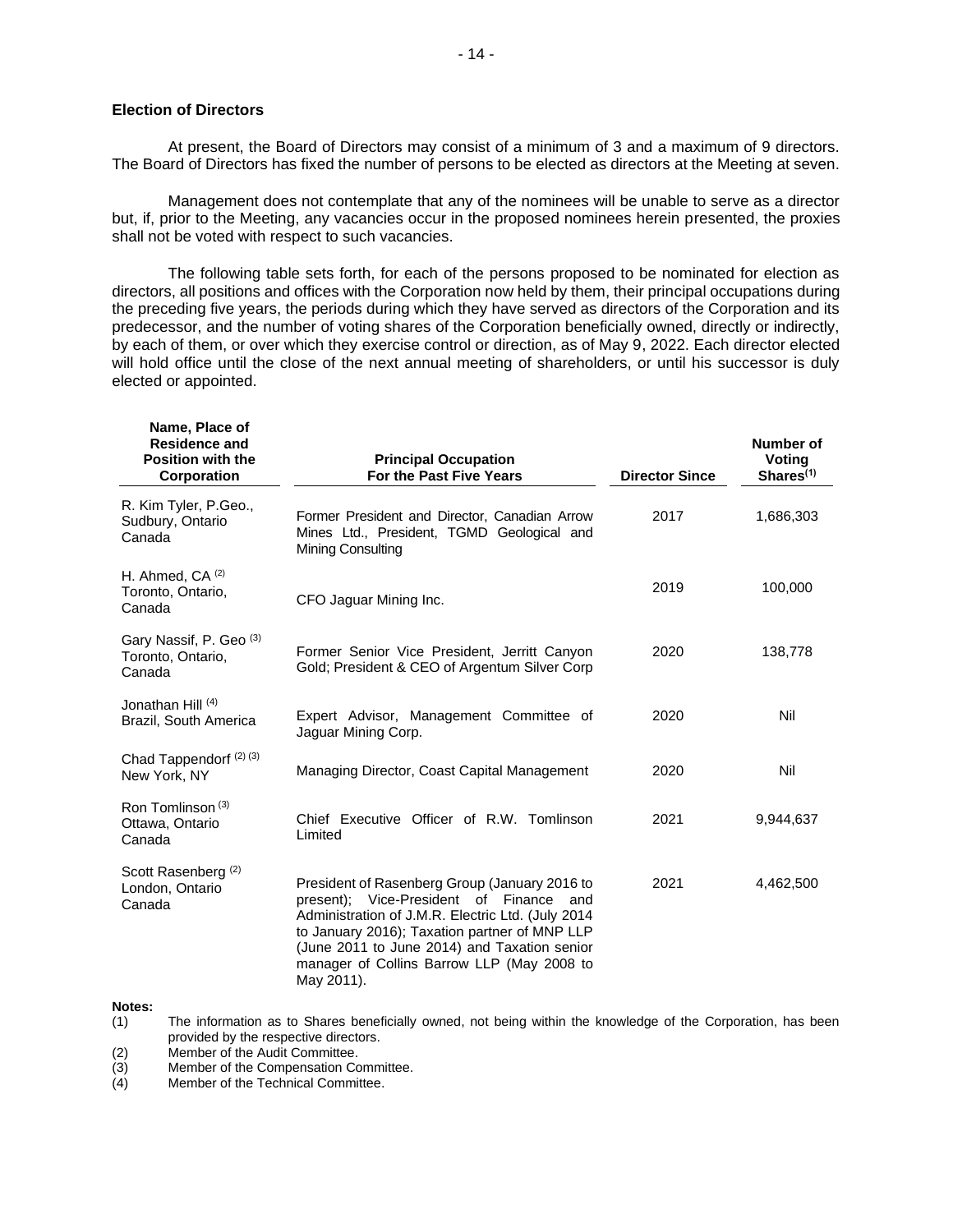To the knowledge of management, no director or proposed director of Stratabound is, as at the date hereof, or has been, within 10 years before the date hereof, a director or chief executive officer or chief financial officer of any corporation (including Stratabound) that, while that person was acting in that capacity:

- (a) was the subject of a cease trade or similar order or an order that denied the relevant corporation access to any exemption under securities legislation, for a period of more than 30 consecutive days.
- (b) was subject to an event that resulted, after the director or officer ceased to be a director or officer, in the corporation being the subject of a cease trade or similar order or an order that denied the relevant corporation access to any exemption under securities legislation, for a period of more than 30 consecutive days; or
- (c) is, as the date hereof, or has been within 10 years from the date hereof, a director or executive officer of any company that, while that person was acting in such capacity, or within a year of that person ceasing to act in that capacity, became bankrupt, made a proposal under any legislation relating to bankruptcy or insolvency or was subject to or instituted any proceedings, arrangement or compromise with creditors or had a receiver, receiver manager or trustee appointed to hold its assets.

# *Personal Bankruptcies*

To the knowledge of management of Stratabound, no director of Stratabound has, within the 10 years before the date hereof, become bankrupt, made a proposal under any legislation relating to bankruptcy or insolvency, or became subject to or instituted any proceedings, arrangement or compromise with creditors, or had a receiver, receiver manager or trustee appointed to hold such person's assets.

# *Penalties or Sanctions*

To the knowledge of management of Stratabound, no director of Stratabound has: (i) been subject to any penalties or sanctions imposed by a court relating to securities legislation or by a securities regulatory authority or has entered into a settlement agreement with a securities regulatory authority, other than penalties for late filing of insider reports; or (ii) been subject to any other penalties or sanctions imposed by a court or regulatory body that would likely be considered important to a reasonable Shareholder in deciding whether to vote for a proposed director.

Shareholders have the option of voting their shares in favour of electing the nominees individually and may therefore vote in favour of all of them, vote in favour of some of them while withholding their votes for others, or withholding their votes for all of the nominees. The persons named in the enclosed form of proxy intend to vote FOR the election of each of the nominees. **The Board of Directors recommends that you vote FOR the election of each of the nominees.**

# **Appointment of Auditors**

The Corporation's auditor is BDO Canada LLP, Chartered Accountants ("BDO"). BDO was first appointed as auditor of the Corporation in 2009.

At the Meeting, shareholders will be asked to vote for the appointment of BDO Canada LLP, Chartered Accountants, of Calgary, Alberta, as auditors of the Corporation until the close of the next annual general meeting, at such remuneration as may be approved by the Board of Directors of the Corporation.

To be effective, the resolution must be passed by at least a majority of the votes cast at the Meeting. The persons named in the enclosed form of proxy intend to vote FOR this resolution at the Meeting. **The Board of Directors recommends that you vote FOR the ordinary resolution approving** BDO Canada LLP **as the auditor.**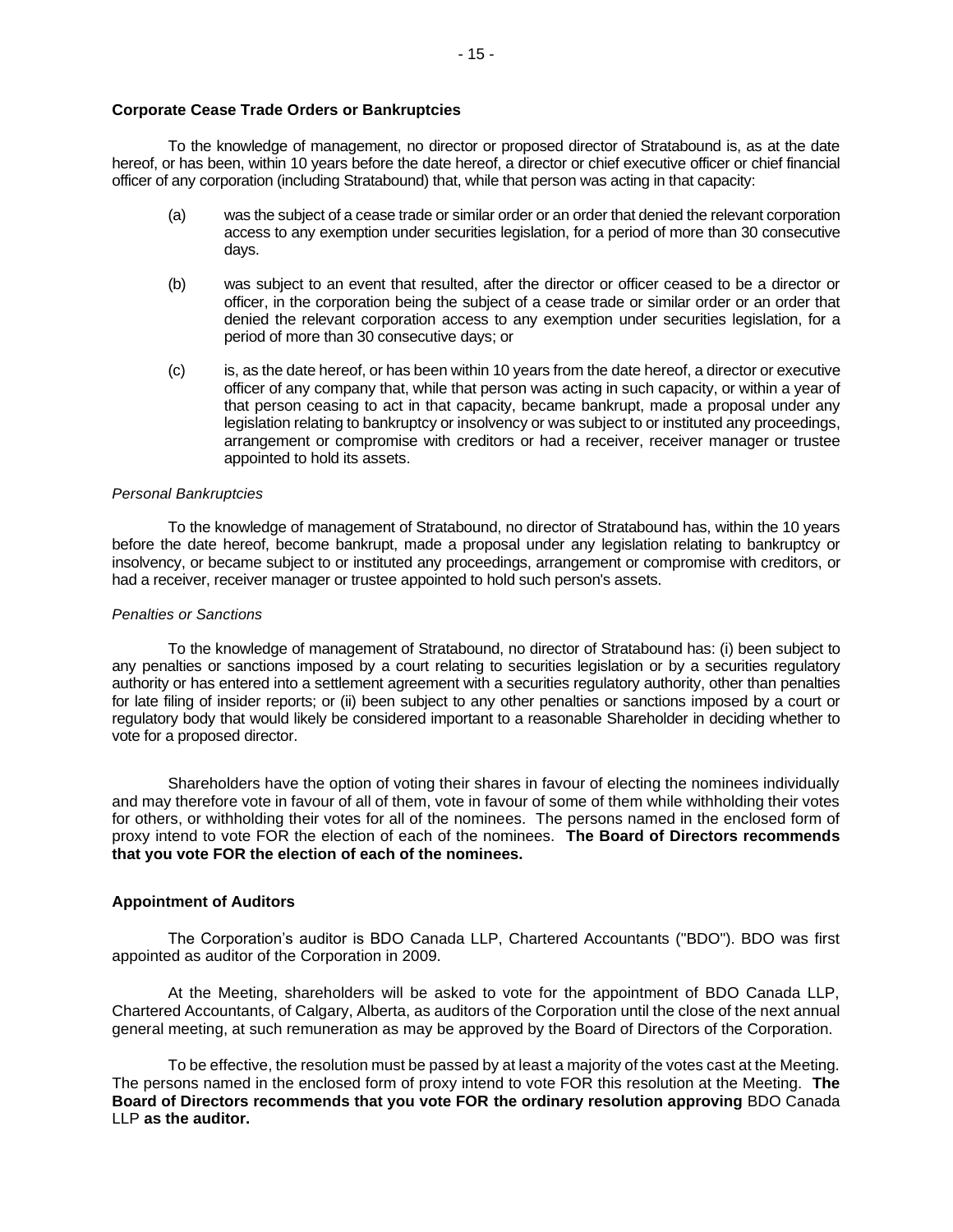# **Approval of Option Plan**

At the Meeting, shareholders will be asked to consider and, if deemed advisable, approve a resolution approving the Corporation's existing stock option plan. Annual shareholder approval of the Option Plan is required by the Exchange since it is a "rolling" stock option plan - i.e. - a stock option plan that does not reserve a specific number of shares for issuance, but, rather, reserves a percentage of the outstanding shares for issuance. The principal terms of the Option Plan are described in this Information Circular (see "Executive Compensation and Remuneration of Directors – Incentive Plan Awards - Description of the Option Plan"). The Option Plan was previously approved by shareholders at the annual meeting of shareholders held on June 30, 2021.

The following is the text of ordinary resolution to be considered and, if deemed fit, approved by shareholders at the Meeting:

"BE IT RESOLVED that:

- 1 The Corporation's existing stock option plan is hereby approved.
- 2 Any one officer or director of the Corporation is hereby authorized to execute and deliver all such documents and to do all such acts and things as may be deemed advisable in such individual's discretion for the purpose of giving effect to this resolution."

To be effective, the resolution must be passed by at least a majority of the votes cast at the Meeting. The persons named in the enclosed form of proxy intend to vote FOR this resolution at the Meeting. **The Board of Directors recommends that you vote FOR the ordinary resolution approving the Option Plan.**

#### **Other Business**

Management is not aware of any matter to come before the Meeting other than the matters referred to in the Notice of the Meeting. However, if any other matter properly comes before the Meeting, the accompanying form of proxy confers discretionary authority to vote with respect to amendments or variations to matters identified in the Notice of the Meeting and with respect to other matters that properly may come before the Meeting.

# **Board of Directors Approval**

The Board of Directors of the Corporation has approved the contents and sending of this Information Circular.

(signed) "*R. Kim Tyler*"

R. Kim Tyler President and Chief Executive Officer

# **ADDITIONAL INFORMATION**

Additional information relating to the Corporation may be found on the Corporation's website at [www.stratabound.com](http://www.stratabound.com/) or on SEDAR at www.sedar.com. Shareholders may contact the Corporation to request copies of the Corporation's financial statements and management discussion and analysis at its main telephone number at (416) 916-4157 or as follows:

# **Stratabound Minerals Corp.**

Attention: R. Kim Tyler 100 King Street West, Suite 5700 Toronto, Ontario, Canada, M5X 1C7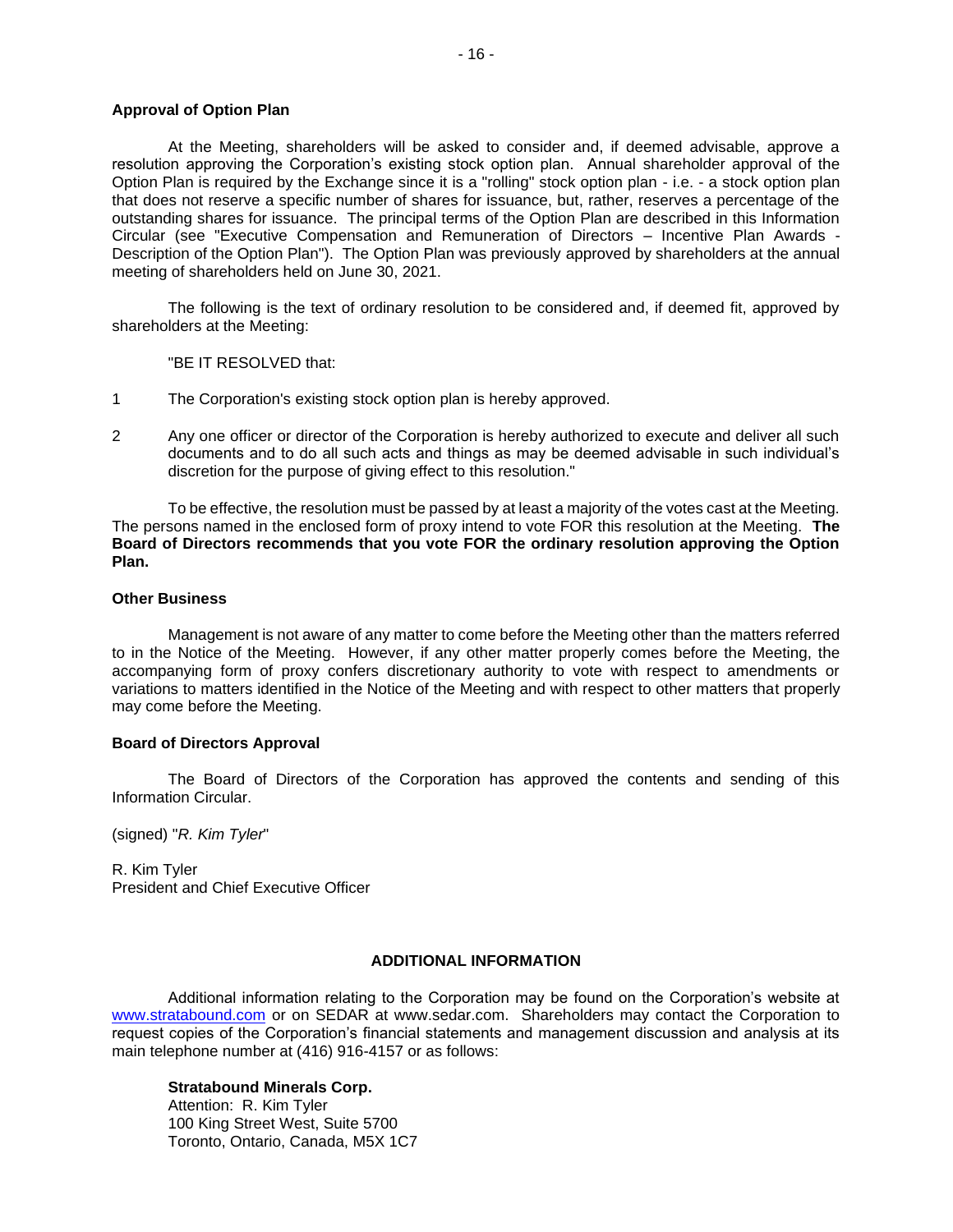# **SCHEDULE "A"**

# **STRATABOUND MINERALS CORP.**

## **Audit Committee Charter**

#### **Mandate**

The primary function of the audit committee (the "Committee") is to assist the Board of Directors in fulfilling its financial oversight responsibilities by reviewing the financial reports and other financial information provided by the Company to regulatory authorities and shareholders, the Company's systems of internal controls regarding finance and accounting and the Company's auditing, accounting and financial reporting processes. The Committee's primary duties and responsibilities are to:

- (1) serve as an independent and objective party to monitor the Company's financial reporting and internal control system and review the Company's financial statements;
- (2) review and appraise the performance of the Company's external auditor;
- (3) provide an open avenue of communication among the Company's auditor, financial and senior management and the Board of Directors; and
- (4) report regularly to the Board of Directors the results of its activities.

# **Composition**

The Committee shall be comprised of a minimum three directors as determined by the Board of Directors. If the Company ceases to be a "venture issuer" (as that term is defined in Multilateral Instrument 52 110 entitled "Audit Committees"), then all of the members of the Committee shall be free from any material relationship with the Company that, in the opinion of the Board of Directors, would interfere with the exercise of their independent judgment as a member of the Committee.

If the Company ceases to be a venture issuer, then all members of the Committee shall also have accounting or related financial management expertise. All members of the Audit Committee should have the ability to read and understand a set of financial statements that present a breadth and level of complexity of accounting issues that are generally comparable to the breadth and complexity of the issues that can reasonably be expected to be raised by the Company's financial statements.

The members of the Committee shall be elected by the Board of Directors at its first meeting following the annual shareholders' meeting or until their successors are duly elected. Unless a Chair is elected by the full Board of Directors, the members of the Committee may designate a Chair by a majority vote of the full Committee membership.

#### **Meetings**

The Committee shall meet a least once quarterly, or more frequently as circumstances dictate or as may be prescribed by securities regulatory requirements. As part of its job to foster open communication, the Committee will meet at least annually with the Chief Financial Officer and the external auditor in separate sessions.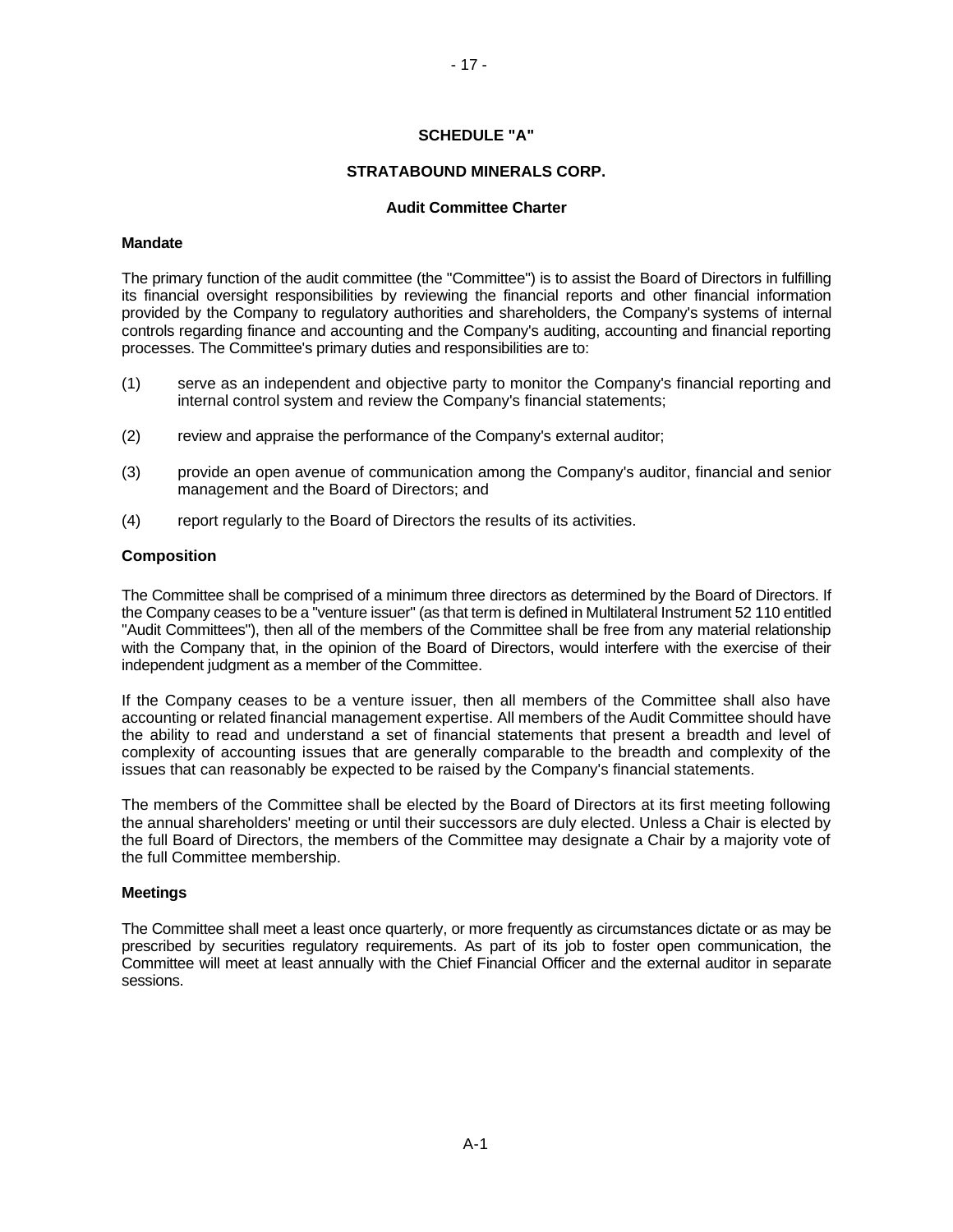# **Responsibilities and Duties**

To fulfill its responsibilities and duties, the Committee shall:

## *Documents/Reports Review*

- (a) review and update this Audit Committee Charter annually;
- (b) review the Company's financial statements, MD&A and any annual and interim earnings press releases before the Company publicly discloses this information and any reports or other financial information (including quarterly financial statements), which are submitted to any governmental body, or to the public, including any certification, report, opinion, or review rendered by the external auditor; and
- (c) review regular summary reports of directors and officers expense account claims at least annually. Establish and review approval policies for expense reports and, as required, request audits of expense claims and policies for expense approval and reimbursements. The Chairman of the Audit Committee or of the Compensation Committee to approve expense reports of the President and the CEO and the CEO to approve those of the directors and officers.

# *External Auditor*

- (a) review annually, the performance of the external auditor who shall be ultimately accountable to the Board of Directors and the Committee as representatives of the shareholders of the Company;
- (b) obtain annually, a formal written statement of external auditor setting forth all relationships between the external auditor and the Company;
- (c) review and discuss with the external auditor any disclosed relationships or services that may impact the objectivity and independence of the external auditor;
- (d) take, or recommend that the Board of Directors take, appropriate action to oversee the independence of the external auditor, including the resolution of disagreements between management and the external auditor regarding financial reporting;
- (e) recommend to the Board of Directors the selection and, where applicable, the replacement of the external auditor nominated annually for shareholder approval;
- (f) recommend to the Board of Directors the compensation to be paid to the external auditor;
- (g) at each meeting, where desired, consult with the external auditor, without the presence of management, about the quality of the Company's accounting principles, internal controls and the completeness and accuracy of the Company's financial statements;
- (h) review and approve the Company's hiring policies regarding partners, employees and former partners and employees of the present and former external auditor of the Company;
- (i) review with management and the external auditor the audit plan for the year-end financial statements; and
- (j) review and pre-approve all audit and audit-related services and the fees and other compensation related thereto, and any non-audit services, provided by the Company's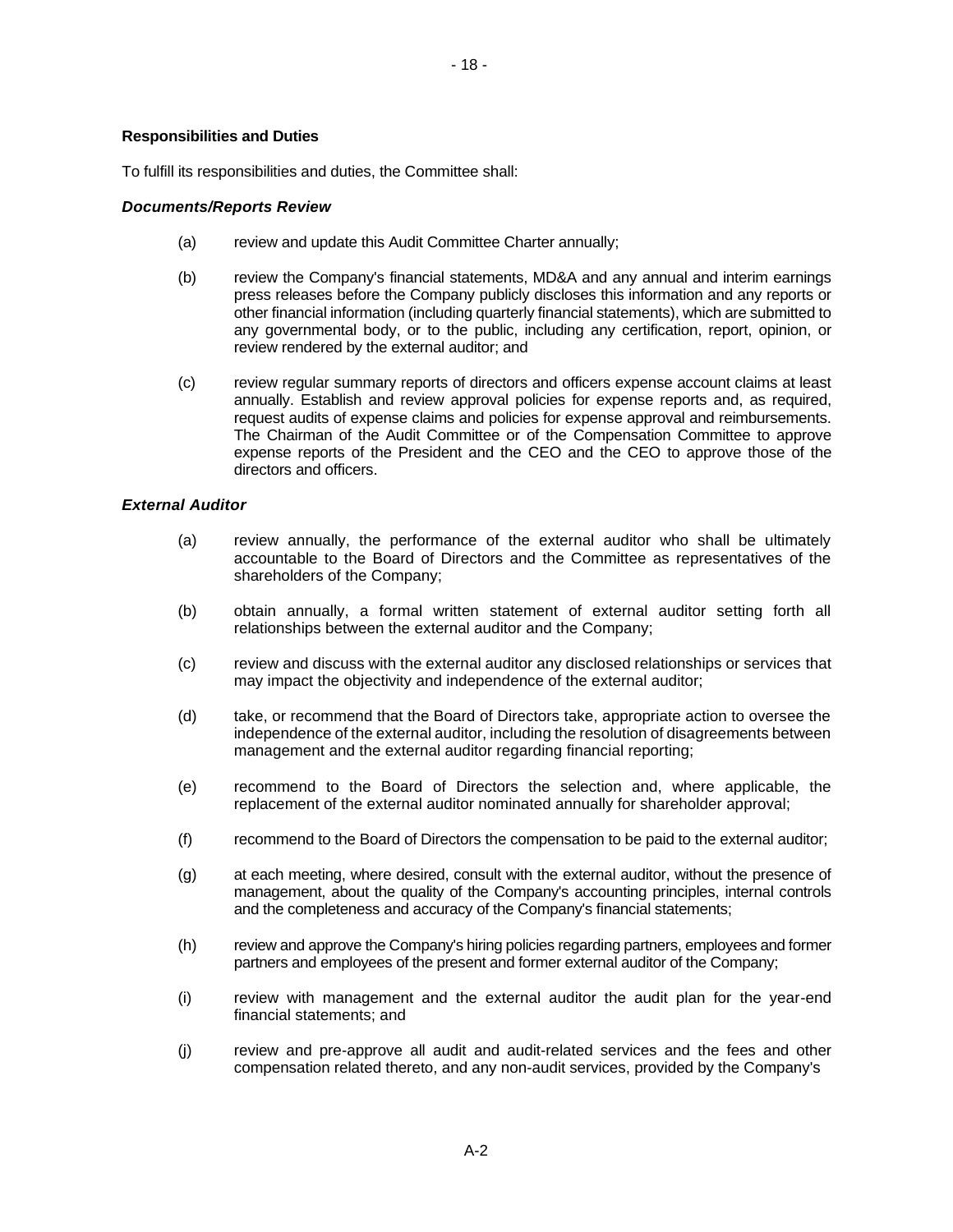external auditor. The pre-approval requirement is waived with respect to the provision of non-audit services if:

- (i) the aggregate amount of all such non-audit services provided to the Company constitutes not more than five percent of the total amount of revenues paid by the Company to its external auditor during the fiscal year in which the non-audit services are provided,
- (ii) such services were not recognized by the Company at the time of the engagement to be non-audit services, and
- (iii) such services are promptly brought to the attention of the Committee by the Company and approved prior to the completion of the audit by the Committee or by one or more members of the Committee who are members of the Board of Directors to whom authority to grant such approvals has been delegated by the **Committee.**

Provided the pre-approval of the non-audit services is presented to the Committee's first scheduled meeting following such approval, such authority may be delegated by the Committee to one or more independent members of the Committee.

#### *Financial Reporting Processes*

- (a) in consultation with the external auditor, review with management the integrity of the Company's financial reporting process, both internal and external;
- (b) consider the external auditor's judgments about the quality and appropriateness of the Company's accounting principles as applied in its financial reporting;
- (c) consider and approve, if appropriate, changes to the Company's auditing and accounting principles and practices as suggested by the external auditor and management;
- (d) review significant judgments made by management in the preparation of the financial statements and the view of the external auditor as to appropriateness of such judgments;
- (e) following completion of the annual audit, review separately with management and the external auditor any significant difficulties encountered during the course of the audit. including any restrictions on the scope of work or access to required information;
- (f) review any significant disagreement among management and the external auditor in connection with the preparation of the financial statements;
- (g) review with the external auditor and management the extent to which changes and improvements in financial or accounting practices have been implemented;
- (h) review any complaints or concerns about any questionable accounting, internal accounting controls or auditing matters;
- (i) review certification process;
- (j) establish a procedure for the receipt, retention and treatment of complaints received by the Company regarding accounting, internal accounting controls or auditing matters;
- (k) establish a procedure for the confidential, anonymous submission by employees of the Company of concerns regarding questionable accounting or auditing matters; and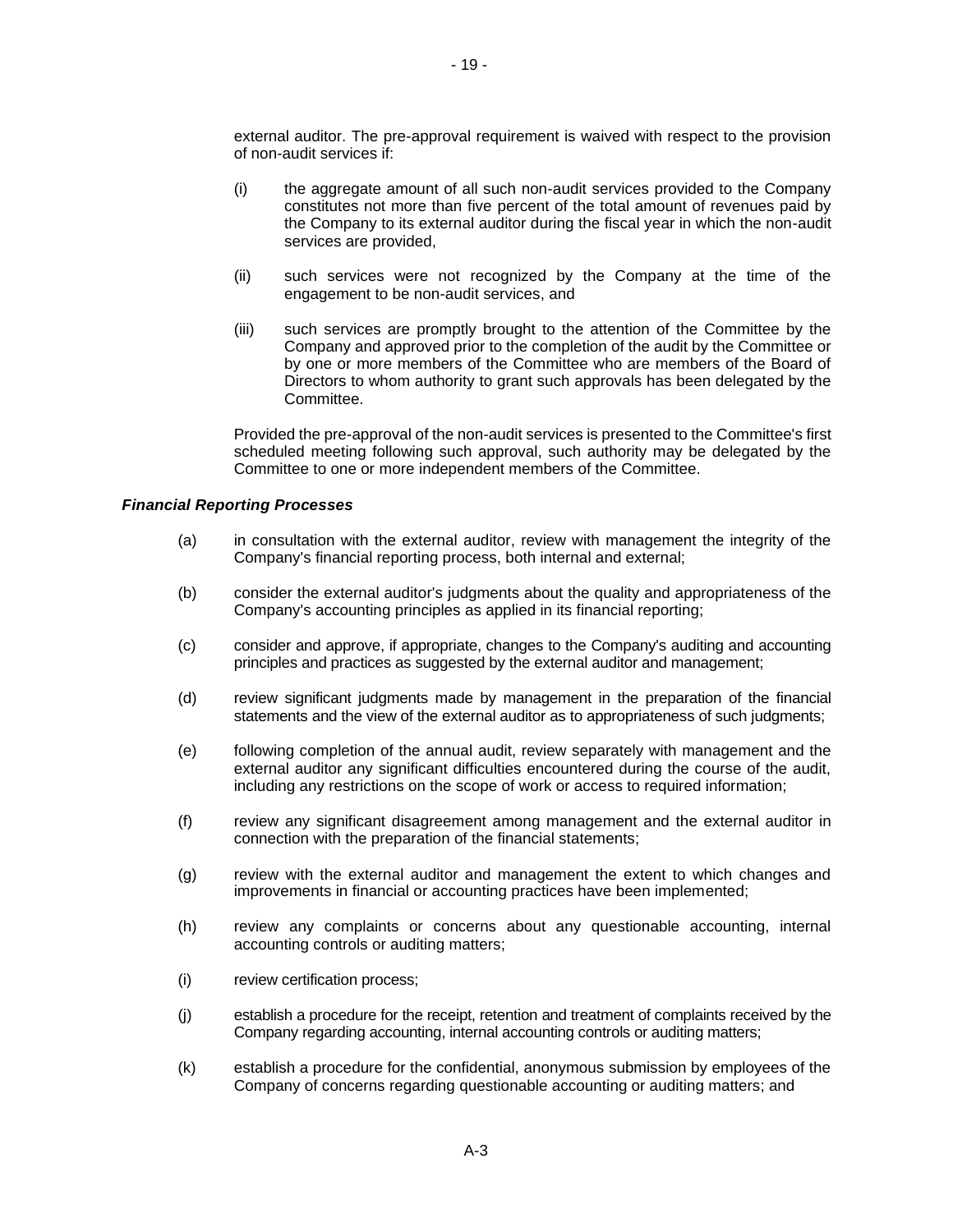(l) on at least an annual basis, review with the Corporation's counsel, any legal matters that could have a significant impact on the Corporation's financial statements, the Corporation's compliance with applicable laws and regulations, and inquiries received from regulators or government agencies.

# *Authority*

The Audit Committee will have the authority to:

- (a) review any related-party transactions;
- (b) engage independent counsel and other advisors as it determines necessary to carry out its duties;
- (c) to set and pay compensation for any independent counsel and other advisors employed by the Committee;
- (d) communicate directly with the auditors; and
- (e) conduct and authorize investigations into any matters within the Committee's scope of responsibilities. The Committee shall be empowered to retain independent counsel and other professionals to assist in the conduct of any investigation.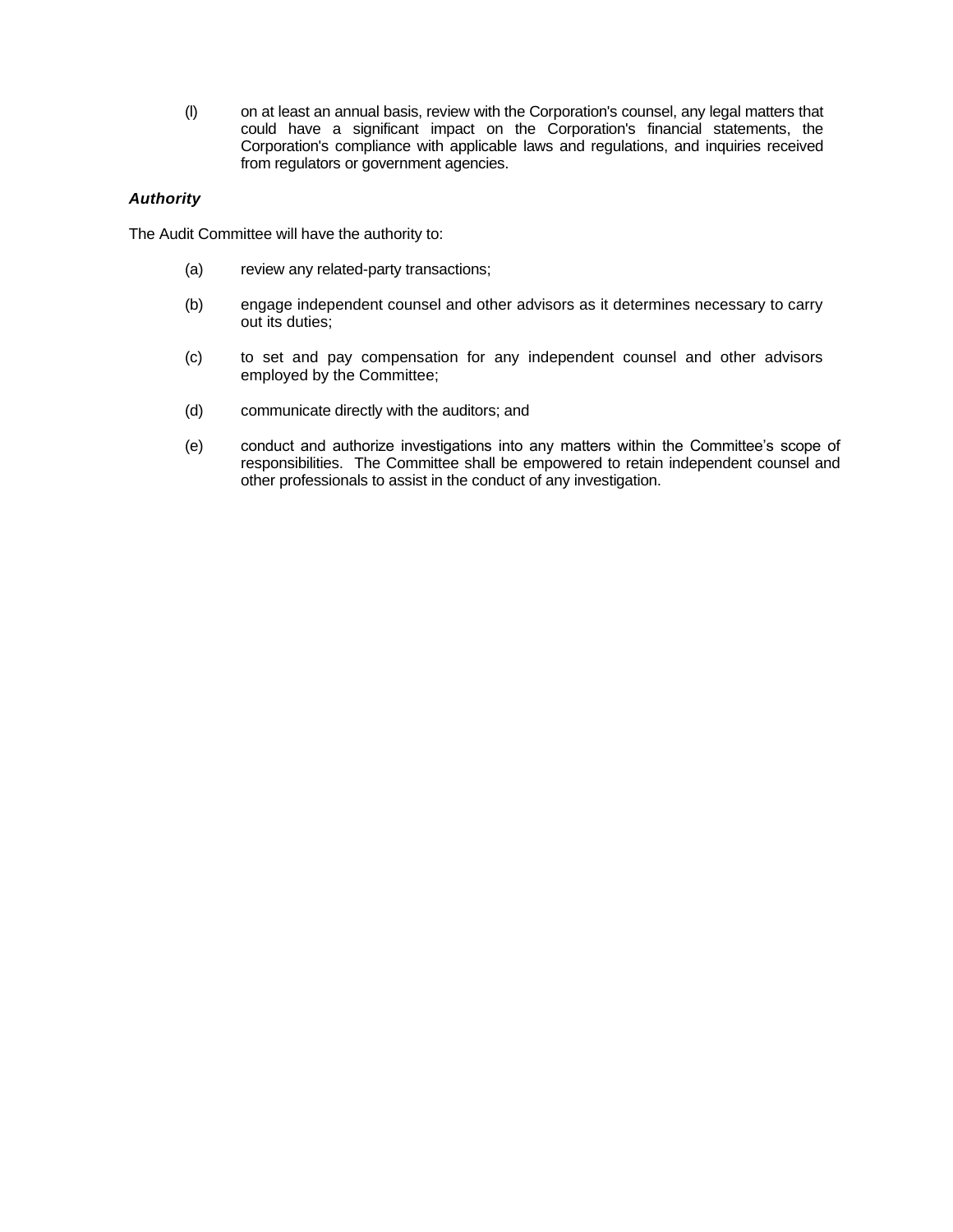# **SCHEDULE "B"**

# **CORPORATE GOVERNANCE DISCLOSURE AND COMPLIANCE WITH CORPORATE GOVERNANCE GUIDES**

| <b>Corporate Governance Disclosure</b>                                                                                                                                                                                                                                                                                                                                    |                                                                                                                                                                                                                                                                                                                                                                                                                                                                                                                                                                                                                                                                                                                                                                                                                                                                                                                       |
|---------------------------------------------------------------------------------------------------------------------------------------------------------------------------------------------------------------------------------------------------------------------------------------------------------------------------------------------------------------------------|-----------------------------------------------------------------------------------------------------------------------------------------------------------------------------------------------------------------------------------------------------------------------------------------------------------------------------------------------------------------------------------------------------------------------------------------------------------------------------------------------------------------------------------------------------------------------------------------------------------------------------------------------------------------------------------------------------------------------------------------------------------------------------------------------------------------------------------------------------------------------------------------------------------------------|
| <b>Required under NI 58-101</b><br><b>Board of Directors</b><br>1.<br>Disclose how the board of directors<br>facilitates its exercise of independent<br>supervision<br>over<br>management,<br>including (i) the identity of directors<br>that are independent, and (ii) the<br>identity of directors who are not<br>independent, and the basis for that<br>determination. | <b>Comments</b><br>The Corporation has adopted governance<br>guidelines consistent with NP 58-201, which<br>provide, among other things, that a majority of<br>the Board must be independent directors. The<br>Board has determined that five of the seven<br>current directors are "independent" within the<br>meaning of NI 58-101. The independent<br>directors are Hashim Ahmed, Jonathan Hill,<br>Gary Nassif, C. Tappendorf, S. Rasenberg and<br>R. Tomlinson. R. Kim Tyler, the President and<br>CEO of Stratabound is not considered<br>"independent" under NI 58-101. In accordance<br>with the written mandate of the Board, the<br>independent directors of the Board regularly<br>hold in camera sessions of the Board at such<br>times as the independent directors determine<br>advisable. The independent directors had 15<br>meetings in 2021.                                                        |
| <b>Board Mandate</b><br>2.                                                                                                                                                                                                                                                                                                                                                | The Board does not have a written mandate. It<br>delineates its roles and responsibilities as<br>prescribed by the Articles of Incorporation and<br>more specifically the Corporation's By-laws as<br>amended from time to time. The Board has<br>responsibility for hiring senior management<br>supervising<br>and<br>and<br>overseeing<br>the<br>the<br>management<br>business<br>0f<br>the<br>of<br>Corporation. In addition to the obligations of<br>the Board mandated by law, the Board has<br>responsibility for strategic planning,<br>the<br>selection and monitoring of management and<br>identification of the principal<br>the<br>risks<br>associated with the Corporation's business.<br>The Board approves all significant decisions<br>that materially affect the Corporation before<br>they are implemented and annually approves<br>the key business and financial objectives of the<br>Corporation. |
| 3.<br><b>Directorships</b><br>If a director is presently a director of<br>any other issuer that is a reporting                                                                                                                                                                                                                                                            | The following directors currently serve on the<br>Board of Directors of the following reporting<br>issuers:                                                                                                                                                                                                                                                                                                                                                                                                                                                                                                                                                                                                                                                                                                                                                                                                           |
| issuer (or the equivalent) in a<br>jurisdiction or a foreign jurisdiction,<br>identify both the director and the other<br>issuer.                                                                                                                                                                                                                                         | Gary Nassif - Director - Inventus Mining Corp.,<br>Argentum Silver Corp. and Warrior Gold Inc.<br>Jon Hill - Director - Royal Roads Minerals Ltd.                                                                                                                                                                                                                                                                                                                                                                                                                                                                                                                                                                                                                                                                                                                                                                     |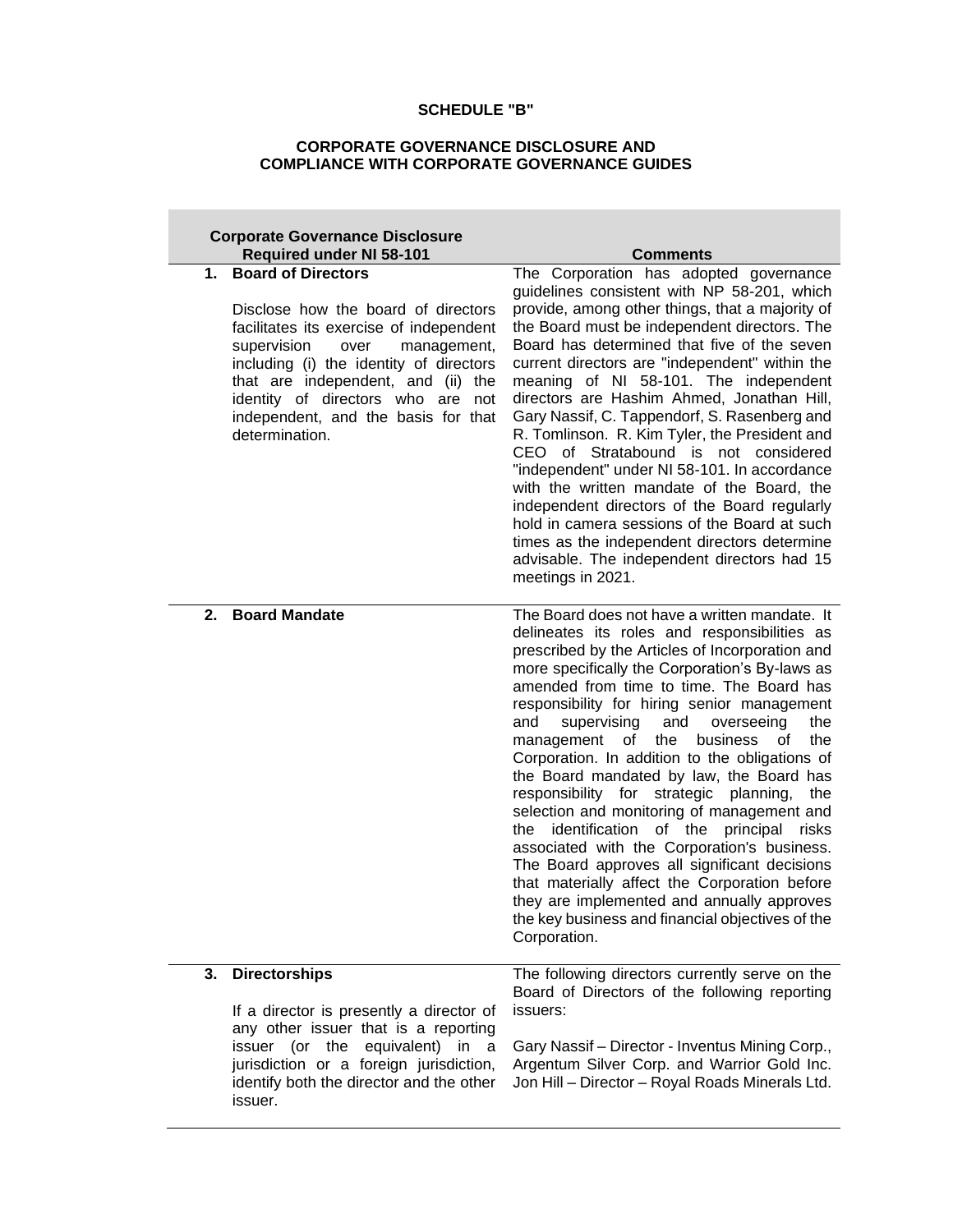| <b>Corporate Governance Disclosure</b> |  |
|----------------------------------------|--|
| <b>Required under NI 58-101</b>        |  |

**Comments** 

|    | Continuing<br>4. Orientation<br>and<br><b>Education</b><br>Describe what steps, if any, the board<br>takes to orient new board members,<br>and describe any measures the board<br>takes to provide continuing education<br>for directors | All new directors are provided with a baseline<br>of knowledge about the Corporation which<br>serves as a basis for informed decision-<br>making. This includes a combination of written<br>material, one-on-one meetings with senior<br>management and other briefings and training,<br>as appropriate. Current directors belong to<br>professional associations that have continuing<br>education<br>requirements<br>maintain<br>to<br>membership.                                                                                                                                                                                                                                                                                                                                                                                                                                                                                                                                                                                                                                                                                                                                                                                                                                                                                                                                                                                                                               |
|----|------------------------------------------------------------------------------------------------------------------------------------------------------------------------------------------------------------------------------------------|------------------------------------------------------------------------------------------------------------------------------------------------------------------------------------------------------------------------------------------------------------------------------------------------------------------------------------------------------------------------------------------------------------------------------------------------------------------------------------------------------------------------------------------------------------------------------------------------------------------------------------------------------------------------------------------------------------------------------------------------------------------------------------------------------------------------------------------------------------------------------------------------------------------------------------------------------------------------------------------------------------------------------------------------------------------------------------------------------------------------------------------------------------------------------------------------------------------------------------------------------------------------------------------------------------------------------------------------------------------------------------------------------------------------------------------------------------------------------------|
| 5. | <b>Ethical Business Conduct</b><br>Describe what steps, if any, the board<br>takes to encourage and promote a<br>culture of ethical business conduct.                                                                                    | The Board requires each director to disclose all<br>actual or potential conflicts of interest and<br>refrain from voting on matters in which such<br>director has a conflict of interest. In addition,<br>the director must excuse himself from any<br>discussion or decision on any matter in which<br>the director is precluded from voting as a result<br>of a conflict of interest. The Board has<br>reviewed and approved a disclosure policy for<br>the Corporation, in order to promote consistent<br>disclosure practices aimed at informative,<br>timely and broadly disseminated disclosure of<br>information<br>material<br>market, in<br>to<br>the<br>applicable<br>accordance<br>with<br>securities<br>legislation. The Board has also reviewed and<br>approved a whistleblower policy, to promote,<br>among other things, the disclosure and<br>reporting of any questionable accounting or<br>auditing matters, fraudulent or misleading<br>financial information, and violations of ethical<br>conduct. The Corporation expects that its<br>directors, officers, employees and consultants<br>will adhere to the highest ethical standards in<br>all of the Corporation's business activities. The<br>Corporation's directors, officers, employees<br>and consultants are expected to deal fairly with<br>security holders, customers, suppliers and<br>competitors. All directors, officers, employees<br>and consultants are encouraged to report<br>violations. |
| 6. | <b>Nomination of Directors</b><br>Disclose what steps, if any, are taken<br>to identify new candidates for board<br>nomination, including: (i) who identifies<br>new candidates, and (ii) the process of<br>identifying new candidates.  | The process for identifying and recommending<br>the nomination of new Board candidates is the<br>responsibility of the current directors. There is<br>no formalized process for identifying new<br>candidates.                                                                                                                                                                                                                                                                                                                                                                                                                                                                                                                                                                                                                                                                                                                                                                                                                                                                                                                                                                                                                                                                                                                                                                                                                                                                     |
| 7. | Compensation                                                                                                                                                                                                                             | from<br>Upon<br>recommendation<br>the<br>Compensation and Governance Committee                                                                                                                                                                                                                                                                                                                                                                                                                                                                                                                                                                                                                                                                                                                                                                                                                                                                                                                                                                                                                                                                                                                                                                                                                                                                                                                                                                                                     |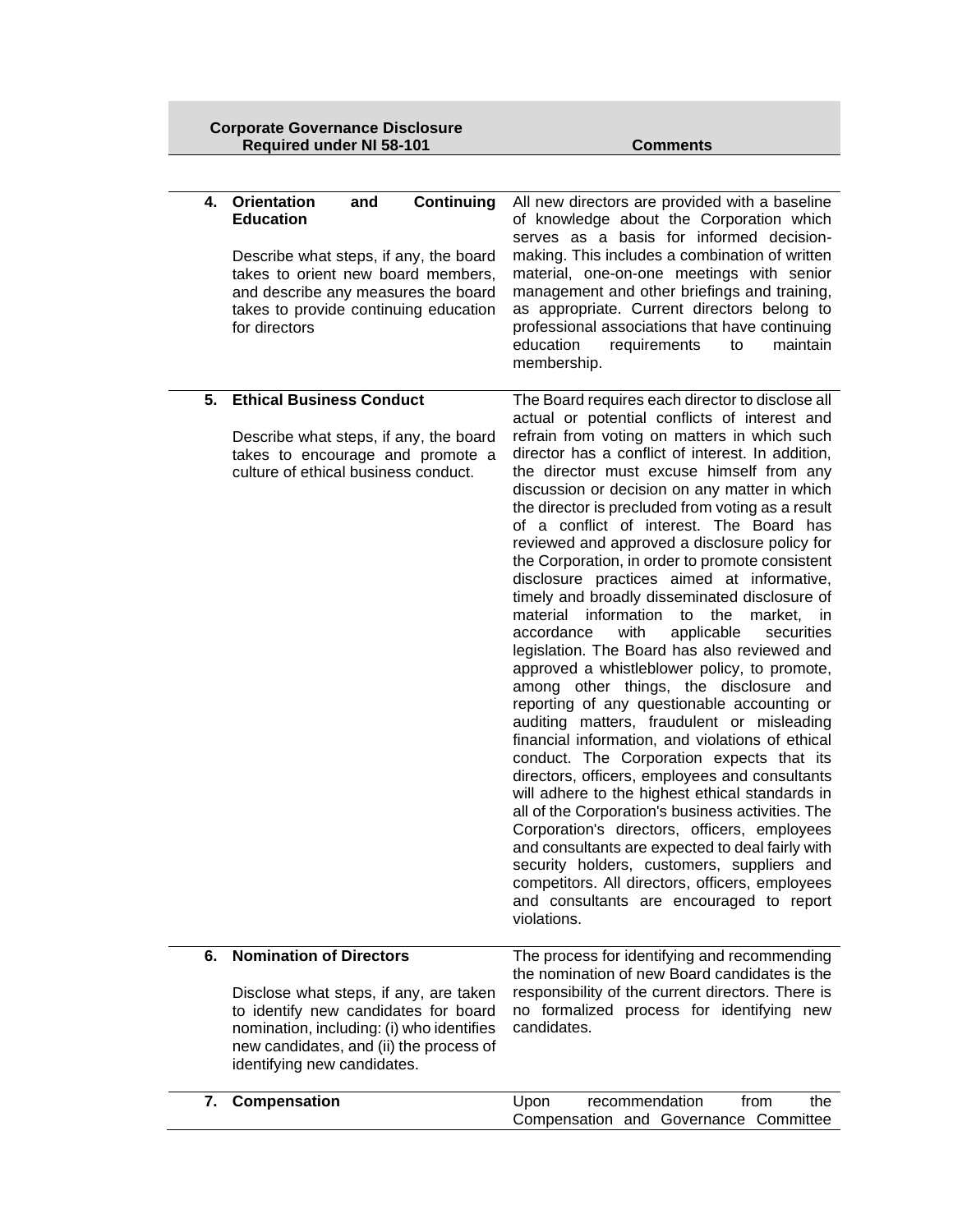| <b>Corporate Governance Disclosure</b><br><b>Required under NI 58-101</b>                                                                                                                             | <b>Comments</b>                                                                                                                                                                                                                                                                                                                                                                                                                                                                                                                                                                                                                                                                                                                                                                                                             |
|-------------------------------------------------------------------------------------------------------------------------------------------------------------------------------------------------------|-----------------------------------------------------------------------------------------------------------------------------------------------------------------------------------------------------------------------------------------------------------------------------------------------------------------------------------------------------------------------------------------------------------------------------------------------------------------------------------------------------------------------------------------------------------------------------------------------------------------------------------------------------------------------------------------------------------------------------------------------------------------------------------------------------------------------------|
| Disclose what steps, if any, are taken<br>to determine compensation for the<br>directors and CEO, including: (i) who<br>determines compensation, and (ii) the<br>process of determining compensation. | the independent Directors will review annually<br>the compensation package and performance<br>objectives of the executive officers. With<br>respect to the compensation of directors, the<br>Board will review the adequacy and form of the<br>compensation of directors periodically to<br>determine if the compensation realistically<br>reflects the responsibilities and risks involved<br>in being an effective director. The Board will<br>also determine the annual bonuses to be paid,<br>if any, and will review the grants of options to<br>purchase shares of the Corporation.                                                                                                                                                                                                                                   |
| <b>Other Board Committees</b><br>8.                                                                                                                                                                   | <b>Compensation and Governance Committee</b>                                                                                                                                                                                                                                                                                                                                                                                                                                                                                                                                                                                                                                                                                                                                                                                |
| If the board has standing committees<br>other than the audit, compensation<br>and nominating committees, identify<br>the committees and describe their<br>function.                                   | The<br>Compensation<br>and<br>Corporate<br>Governance Committee is currently composed<br>of three independent Directors, Mr. G. Nassif<br>(Chairman, non-independent as of Jan. 2022),<br>Mr. Chad Tappendorf and Mr. Ron Tomlinson<br>both of whom are independent.                                                                                                                                                                                                                                                                                                                                                                                                                                                                                                                                                        |
|                                                                                                                                                                                                       | In addition to its responsibilities to assist the<br>determining<br>Board<br>compensation,<br>the<br>Committee has general responsibility for<br>developing the approach of the Corporation to<br>matters of corporate governance.                                                                                                                                                                                                                                                                                                                                                                                                                                                                                                                                                                                          |
|                                                                                                                                                                                                       | The Corporate Governance Committee is<br>responsible for:                                                                                                                                                                                                                                                                                                                                                                                                                                                                                                                                                                                                                                                                                                                                                                   |
|                                                                                                                                                                                                       | Reviewing annually the mandates of<br>$\mathcal{D}$<br>the Board of Directors<br>and<br>its<br>committees;<br>Recommending procedures to permit<br>$\mathcal{D}$<br>the Board of Directors to function<br>independently of management;<br>Assessing whether the Corporation<br>$\gg$<br>has implemented appropriate systems<br>of internal control and procedures to<br>ensure compliance with legal, ethical<br>and regulatory requirements and<br>whether these systems are operating<br>effectively;<br>Assessing the effectiveness of the<br>$\gg$<br>Board of Directors as a whole, the<br>committees of the Board of Directors<br>and the contribution of individual<br>directors; and<br>Administering<br>updating<br>and<br>an<br>$\gg$<br>orientation and education program for<br>new Board of Directors members. |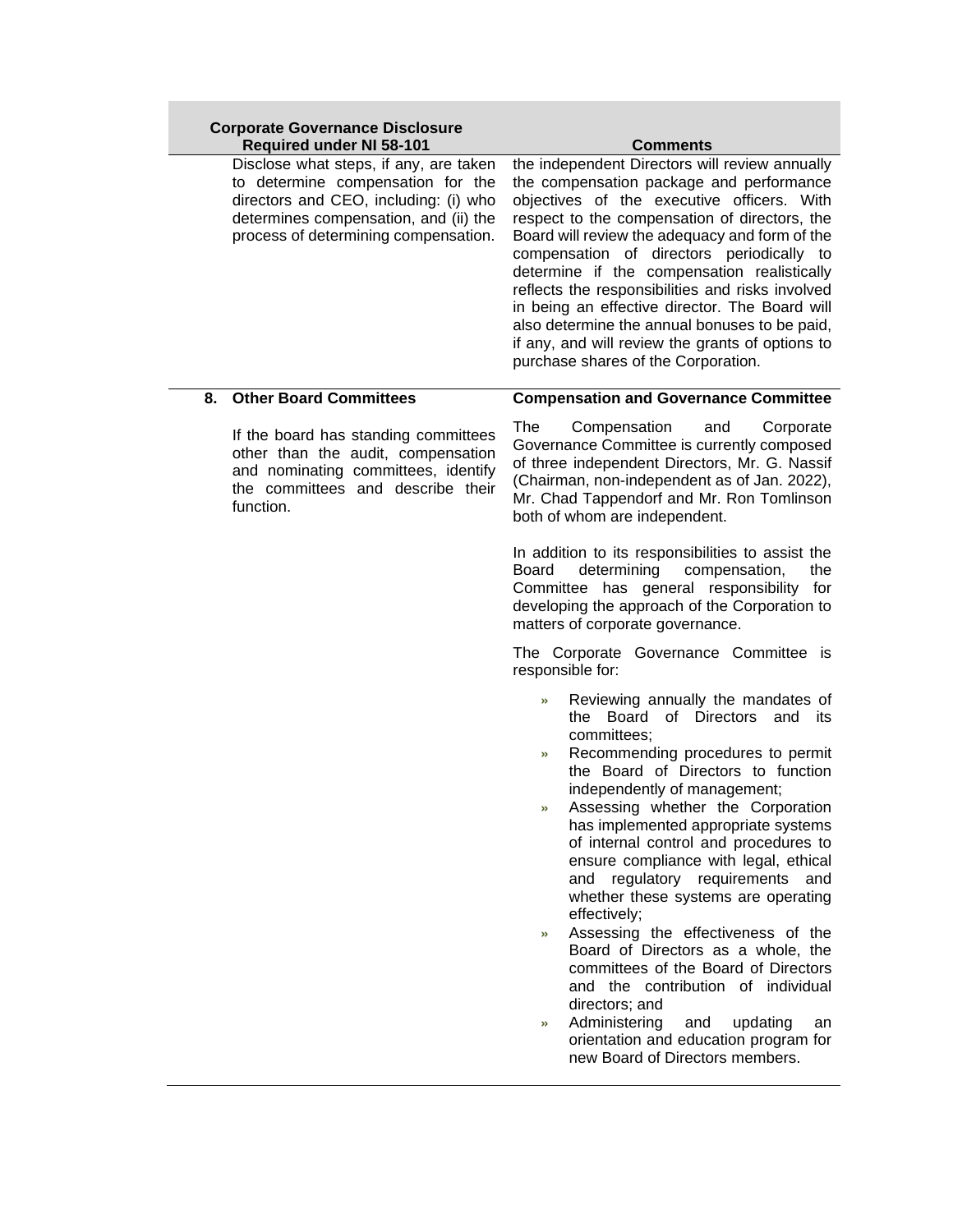| <b>Corporate Governance Disclosure</b><br><b>Required under NI 58-101</b> | <b>Comments</b>                                                                                                                                                                                                                                                                                                                                                                                                                                                                                                                                                                                                                                                                                                                                                                                                                                                                                                                                                                                                                                                                                                                                                                                                          |
|---------------------------------------------------------------------------|--------------------------------------------------------------------------------------------------------------------------------------------------------------------------------------------------------------------------------------------------------------------------------------------------------------------------------------------------------------------------------------------------------------------------------------------------------------------------------------------------------------------------------------------------------------------------------------------------------------------------------------------------------------------------------------------------------------------------------------------------------------------------------------------------------------------------------------------------------------------------------------------------------------------------------------------------------------------------------------------------------------------------------------------------------------------------------------------------------------------------------------------------------------------------------------------------------------------------|
|                                                                           | <b>Technical Committee</b>                                                                                                                                                                                                                                                                                                                                                                                                                                                                                                                                                                                                                                                                                                                                                                                                                                                                                                                                                                                                                                                                                                                                                                                               |
|                                                                           | The Technical Committee is currently<br>composed of Mr. J Hill, independent.<br>Messrs. Byberg and Robb retired from the<br>Corporation in Jan. 2022                                                                                                                                                                                                                                                                                                                                                                                                                                                                                                                                                                                                                                                                                                                                                                                                                                                                                                                                                                                                                                                                     |
|                                                                           | The primary purpose of the Committee is<br>to assist the Board in fulfilling its oversight<br>responsibilities<br>specific<br>technical<br>on<br>matters which are beyond the scope or<br>non-technical<br>expertise<br>of<br><b>Board</b><br>members. The Committee shall oversee<br>advise<br>the<br>and<br>the<br><b>Board</b><br>and<br>Corporation's<br>management<br>team<br>("Management")<br>the<br>relation<br>to<br>in<br>development and advancement of the<br>Corporation's<br>mining<br>The<br>assets.<br>Committee is responsible for conducting<br>investigations, analysis and diligence to<br>validate and test the technical aspects of<br>the<br>Corporation's<br>exploration<br>opportunities, project development or<br>mining operations. The Committee may<br>also consider project economic analysis,<br>appraisal of technical<br>risk<br>factors,<br>appropriate longer-range (as well as early<br>preparations<br>stage)<br>for<br>project<br>development and construction, as well as<br>such other matters as may be requested<br>by the Board. The Committee shall meet at<br>least twice annually or more frequently as<br>appropriate depending on the activities of<br>the Corporation. |

# **9. Assessments**

Disclose what steps, if any, that the board takes to satisfy itself that the board, its committees, and its individual directors are performing effectively.

The Board is responsible for ensuring that there is a process in place for annually evaluating the effectiveness and contribution of the Board, the committees of the Board and the individual directors based on their applicable terms of reference or position description. The objective of the assessments is to ensure the continued effectiveness of the Board in the execution of its responsibilities and to contribute to a process of continuing improvement. The assessments will consider in the case of the Board or a committee, the applicable terms of reference, the applicable position descriptions, as well as the competencies and skills each individual director is expected to bring to the Board.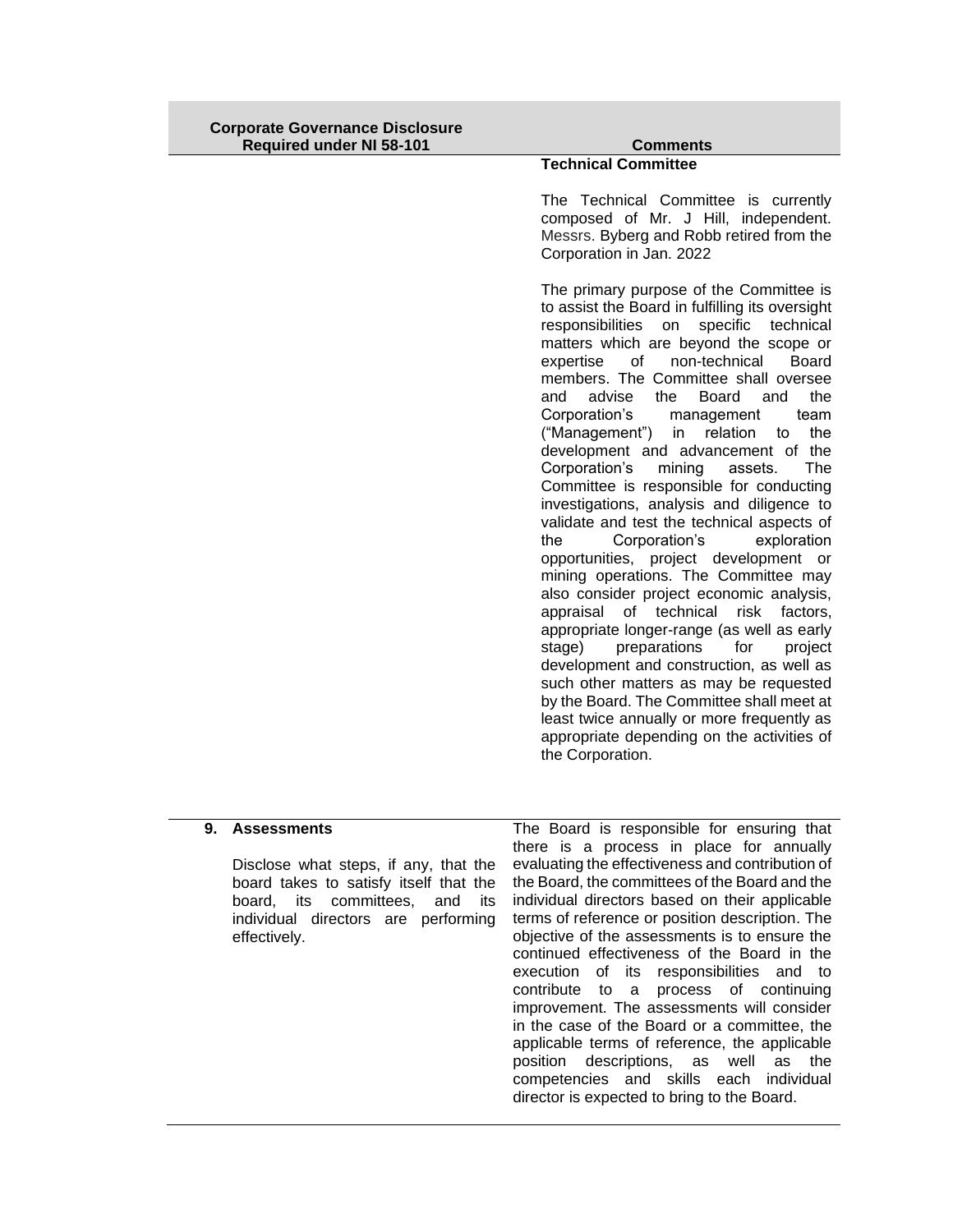| <b>Corporate Governance Disclosure</b><br><b>Required under NI 58-101</b>                 | <b>Comments</b>                                                                                                                                                                                                                                                                                                                                                                                                                                                                                                                                                                                                                                                                                                                                                                                                                                                                                                                                                                                                                                   |
|-------------------------------------------------------------------------------------------|---------------------------------------------------------------------------------------------------------------------------------------------------------------------------------------------------------------------------------------------------------------------------------------------------------------------------------------------------------------------------------------------------------------------------------------------------------------------------------------------------------------------------------------------------------------------------------------------------------------------------------------------------------------------------------------------------------------------------------------------------------------------------------------------------------------------------------------------------------------------------------------------------------------------------------------------------------------------------------------------------------------------------------------------------|
| 10. Director Term Limits and Other<br><b>Mechanisms of Board Renewal</b>                  | The Corporation has not adopted term limits or<br>other mechanisms to force a director to be<br>removed from the Board of Directors. The by-<br>laws of the Corporation provide that directors<br>will serve until the next annual general meeting<br>of shareholders and if qualified can be<br>nominated by the governance committee for<br>re-election. Accordingly, the Board of Directors<br>have determined that term limits or mandatory<br>retirement based on age is not necessary. The<br>Board of Directors believes that sustained<br>leadership and intimate knowledge of the<br>Corporation is an asset to the operations and<br>the future of the Corporation. The Board of<br>Directors also believe that an imposition of<br>term limits is inflexible and could possibly result<br>in experienced directors being forced to resign<br>or being barred from standing for re-election<br>based solely on tenure. The Board of Directors<br>considers performance and contribution of<br>individual directors on an ongoing basis. |
| 11. Policies<br><b>Regarding</b><br>the<br>Representation of Women on the<br><b>Board</b> | The Corporation has not adopted written<br>policies relating to the identification and<br>nomination of women to the Board of Directors.<br>While committed to diversity, the Corporation<br>is of the view that the identification and<br>nomination of individuals to the Board of<br>Directors should be made on the basis of the<br>knowledge and experience of candidates.<br>The<br>Corporation<br>has<br>had<br>a<br>woman<br>represented as Chairperson and Director since<br>2016 who retired in 2019 and a woman as CFO<br>between 2019 and January 2022. Currently<br>however, no women are represented on its<br>Board of Directors.                                                                                                                                                                                                                                                                                                                                                                                                  |
|                                                                                           | The Corporation does not consider the level of<br>representation of women on the Board of<br><b>Directors</b><br>identifying<br>in<br>and<br>nominating<br>candidates for election or re-election. The<br>Corporation is aware and committed to<br>diversity but is of the view that director<br>identification and selection should focus on the<br>knowledge and experience of candidates.                                                                                                                                                                                                                                                                                                                                                                                                                                                                                                                                                                                                                                                      |
|                                                                                           | The Corporation does not consider the level of<br>representation of women in executive officer<br>positions when making executive officer<br>appointments. The Corporation is of the view<br>that executive officer appointments should be<br>made on the basis of the knowledge and<br>experience of candidates.                                                                                                                                                                                                                                                                                                                                                                                                                                                                                                                                                                                                                                                                                                                                 |

**Contract**